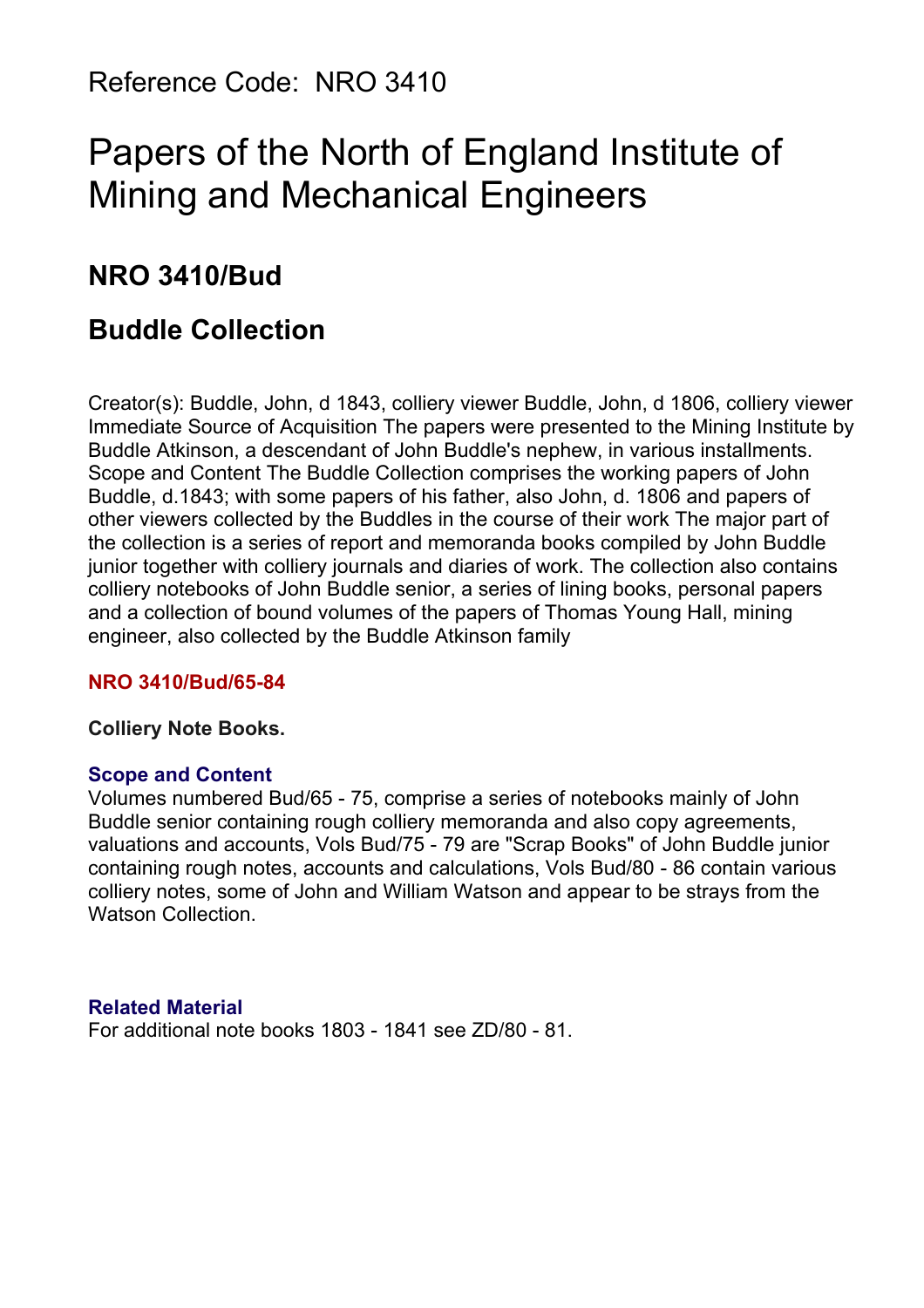Bushblades Colliery Note Book

**Creation dates:** 1768 - 1770

**Extent and Form:** 44 pp

**Physical characteristics:** Paper backed notebook, 16 x 10cm

#### **Scope and Content**

Notebook containing memoranda re Bushblades Colliery including sections of seams and notes of agreements for boring, sinking and working by John Buddle [senior], 1 May 1768 - 22 Jan 1770.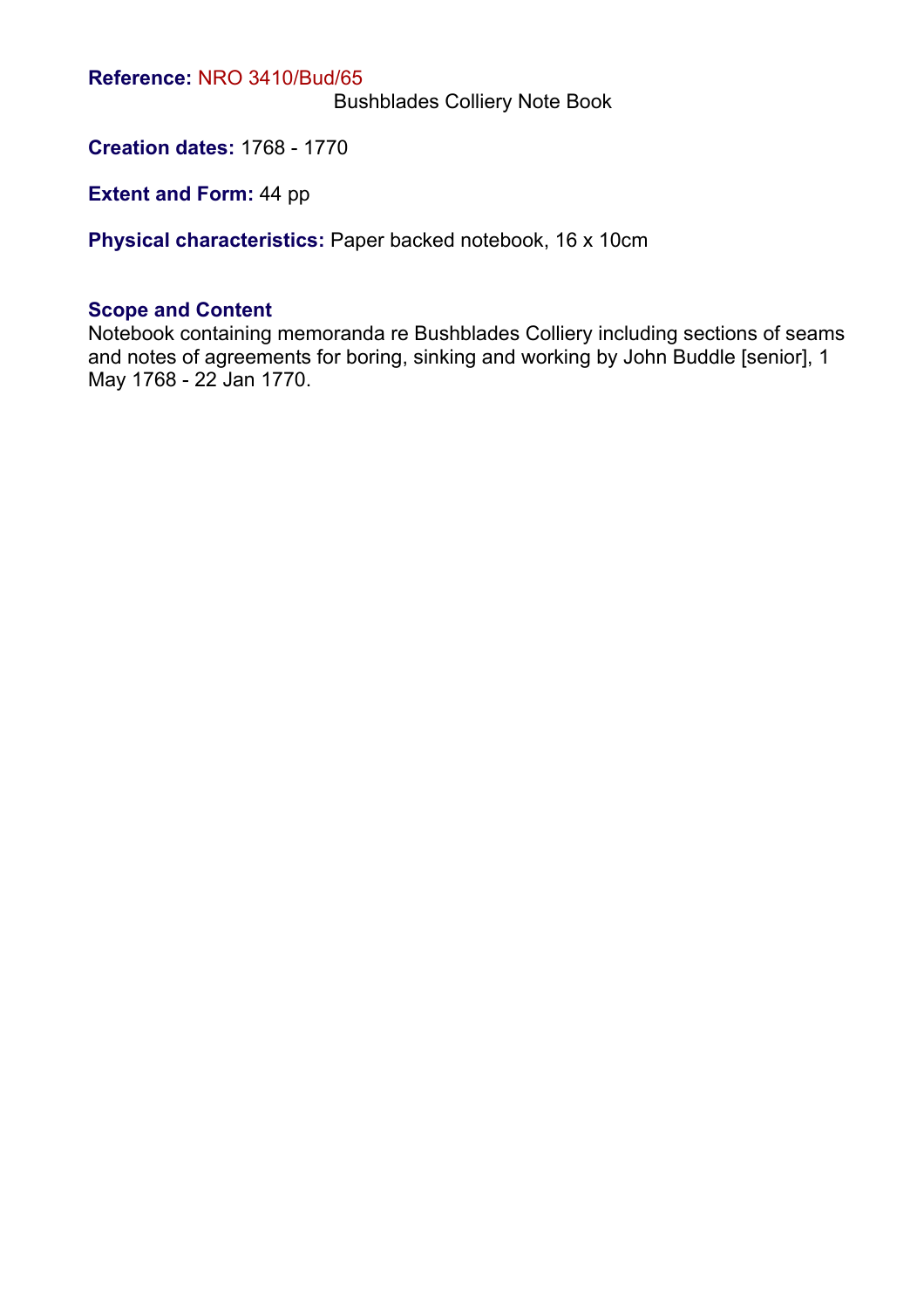Bushblades Colliery Note Book

**Creation dates:** 1770 - 1773

**Extent and Form: 64 pp** 

**Physical characteristics:** Paper backed notebook, 19 x 12cm

#### **Scope and Content**

Notebook containing memoranda re Bushblades Colliery as above by J.B. [John Buddle, senior], Jan 1770 - Dec 1773.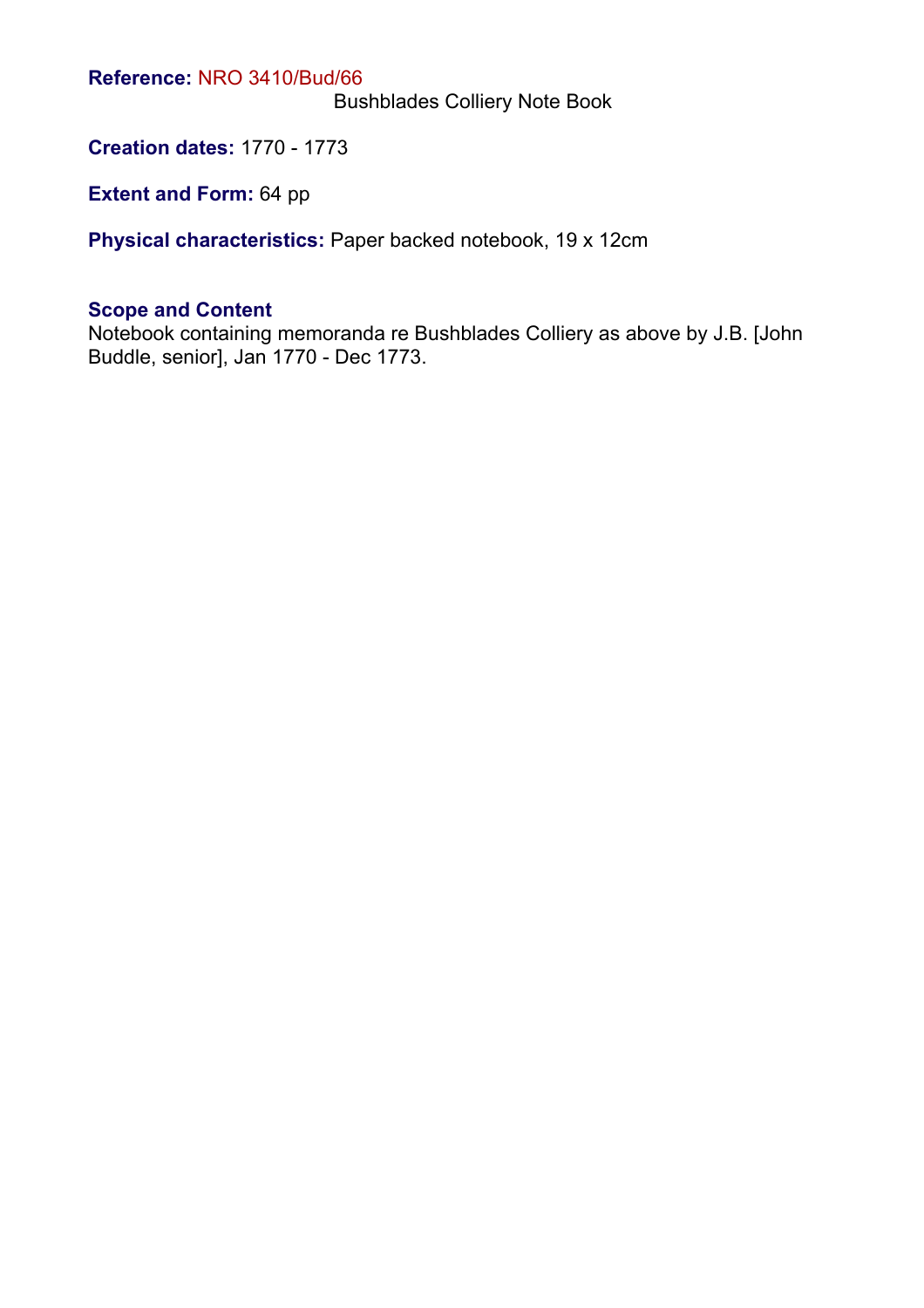Bushblades Colliery Note Book

**Creation dates:** 1773

**Extent and Form: 26 pp** 

**Physical characteristics:** Paper backed notebook, 16 x 10cm

#### **Scope and Content**

Notebook containing estimates for taking and working Bushblades Colliery by tentale [by John Buddle, senior], Christmas 1773.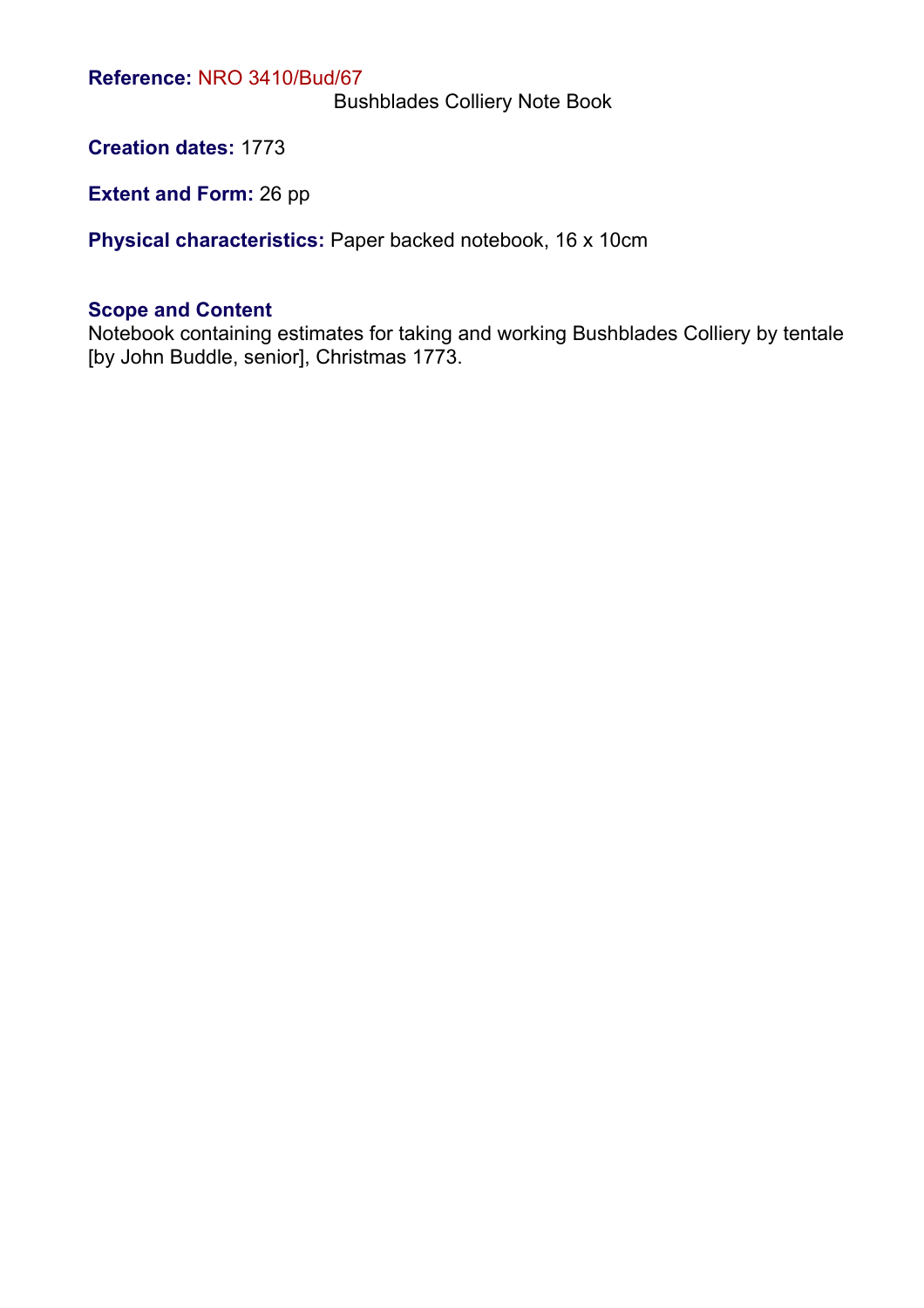Sheffield Colliery Note Book

**Creation dates:** 1773 - 1776

**Extent and Form:** 40 pp

**Physical characteristics:** Paper backed notebook, leather spine, 18 x 11cm

#### **Scope and Content**

Notebook containing statement of expences incurred on visits to Sheffield on behalf of the Duke of Norfolk, by [?John Buddle senior], Oct 1773 and April 1776 and report re Sheffield Park Colliery including working costs, coal prices, numbers of men employed and list of mining terms used in the Yorkshire coalfield [1773] with statement of account, 10 Oct 1772 - 10 Oct 1773.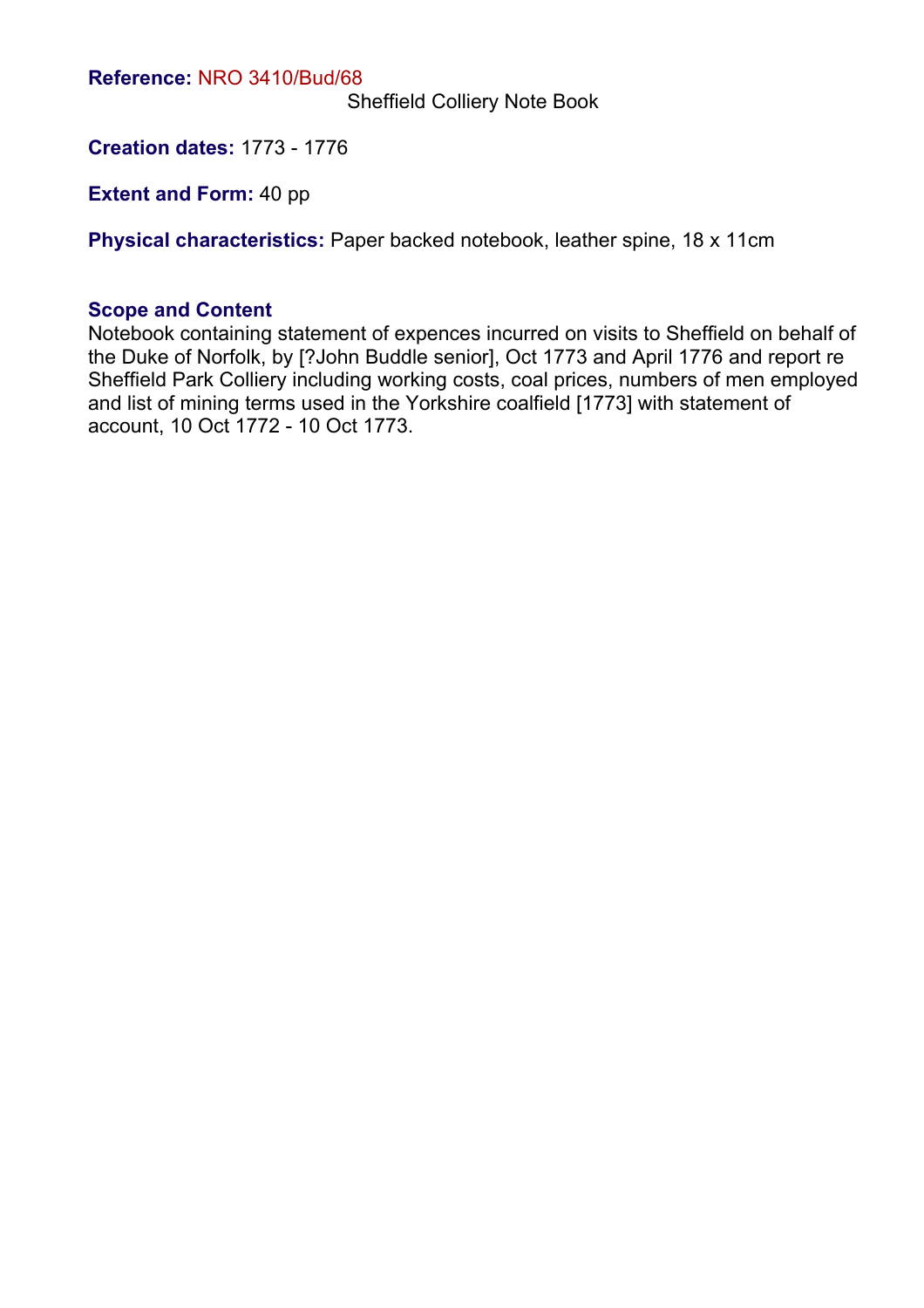Washington Colliery Agreement

**Creation dates:** 1775

**Extent and Form:** 39 pp

**Physical characteristics:** Paper backed notebook, 20 x 16cm.

#### **Scope and Content**

Notebook containing copy agreement between 1. Sir Gilfred Lawson of Brayton, 2. Rev James Musgrave, 3. Robert Shafto of Whitworth, 4. William Russell of Sunderland for a lease of Washington Colliery for 51 years from 21 Dec 1775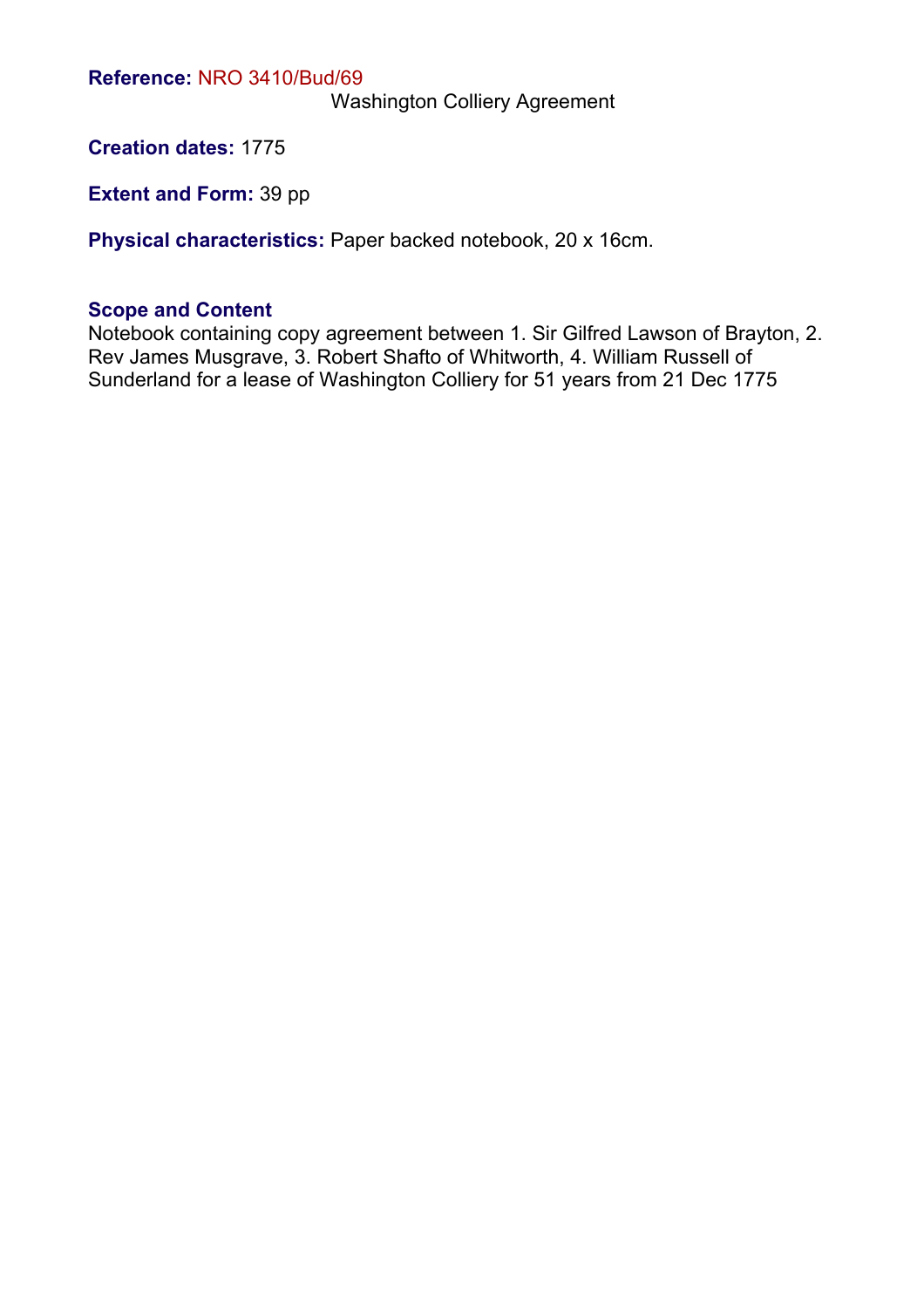Attercliffe Colliery Note Book

**Creation dates:** 1789

**Extent and Form:** 34 pp

**Physical characteristics:** Leather bound notebook, 18 x 12cm.

#### **Scope and Content**

Notebook containing notes for a report re Attercliffe Colliery for the Duke of Norfolk including details of the engines, quality of the coal, section of strata, drainage, winning and working costs with queries particularly re drainage, the effects of the colliery on Darnell and Sheffield Park Collieries and working methods addressed to Messrs Buddle and Stephenson by Vin. Ayre, 15 April 1789. Note "here follows the Report tied up with this book" (not included).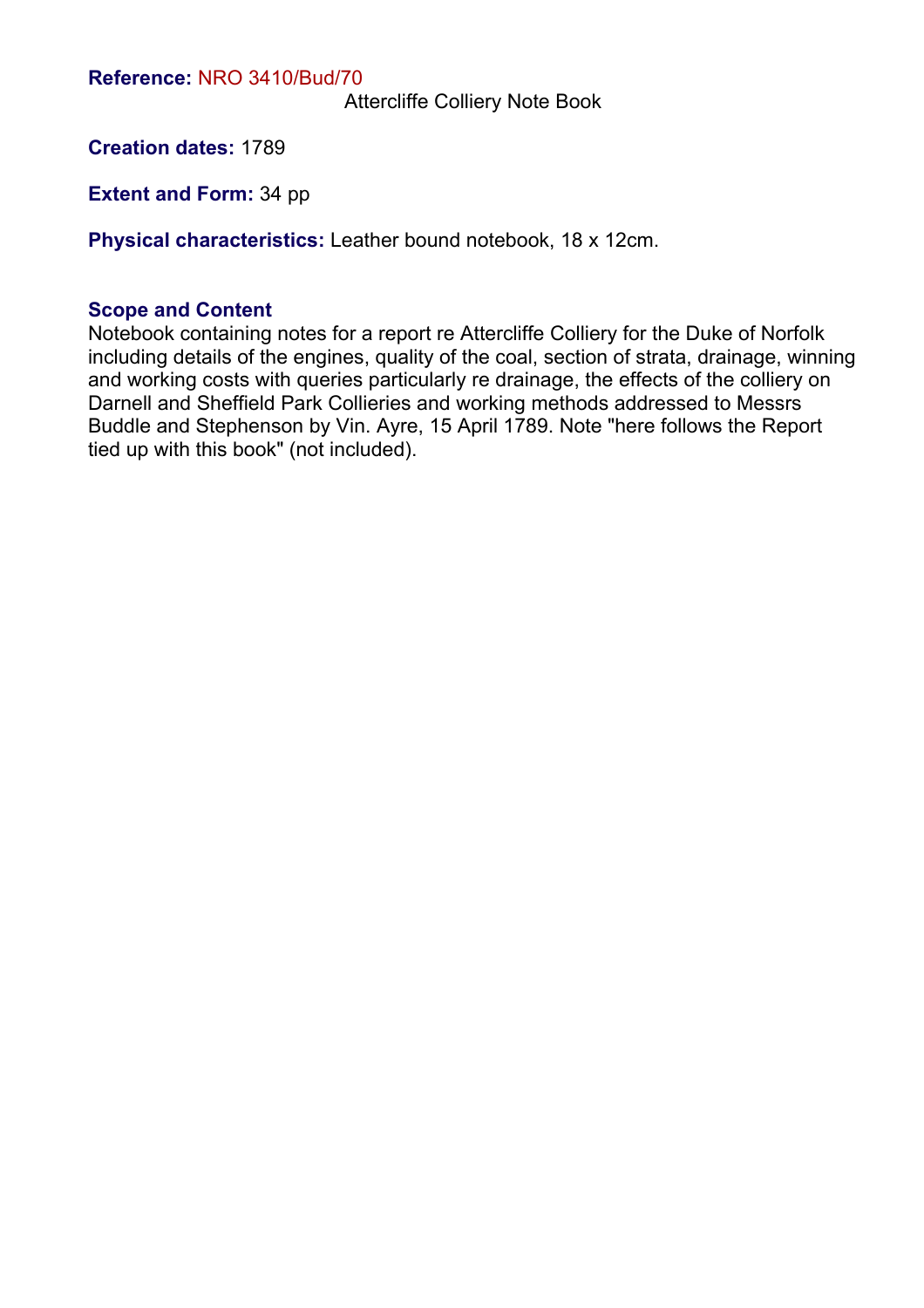Derwenthaugh Waggonway Valuation

**Creation dates:** 1789

**Extent and Form:** 58 pp

**Physical characteristics:** Paper backed notebook, 20 x 16cm.

#### **Scope and Content**

Notebook containing a valuation of Derwenthaugh Waggonway made at the termination of the partnership of Lords Mountstuart and Beauchamp, John Silvertop, Thomas Eyre and John Simpson, made by "... Craggs, James Moffit, on behalf of the Lords etc and Mr Simpson, 13, 14, 15, 21 and 22 July 1789".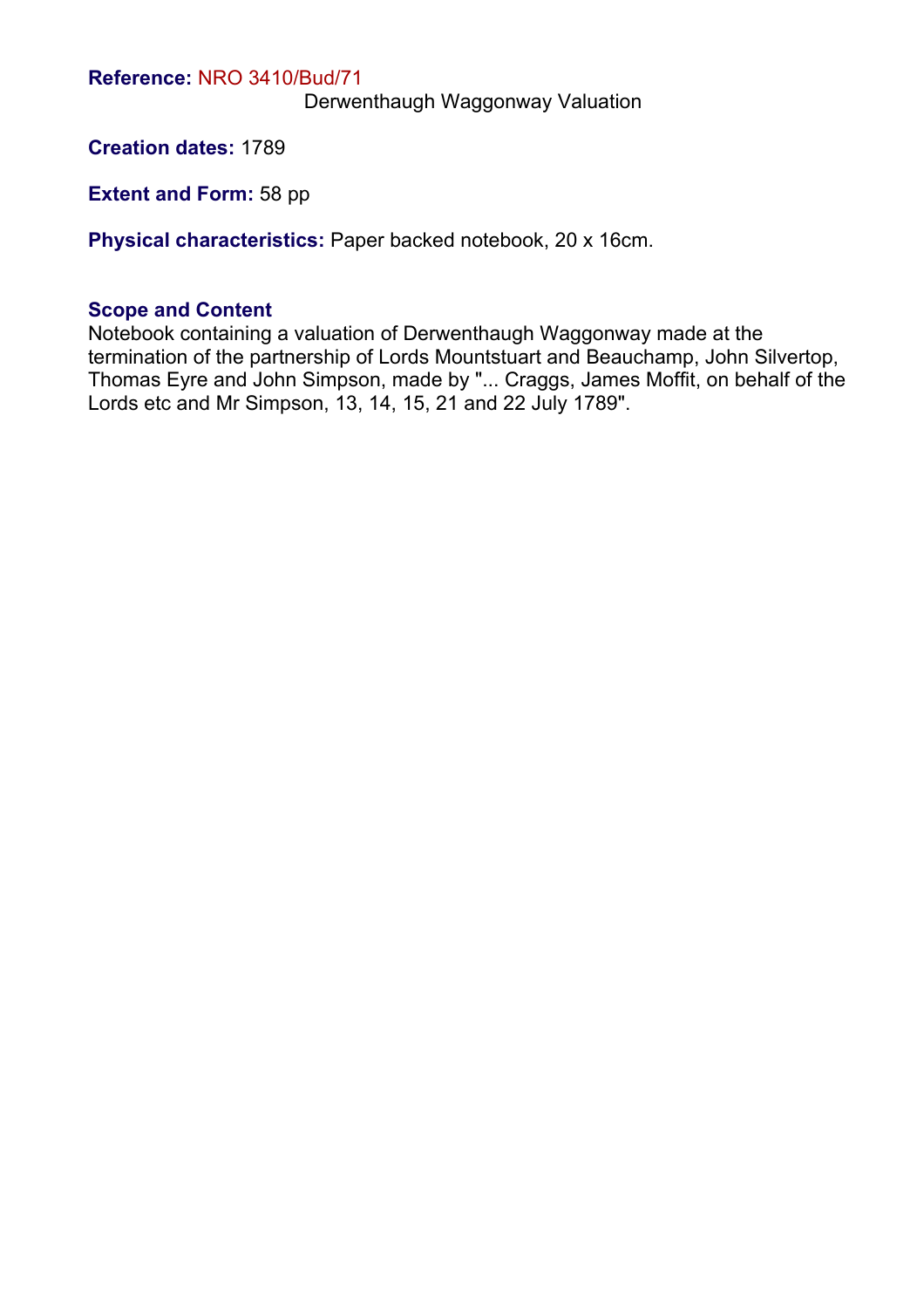Old Washington Colliery Leadings

**Creation dates:** 1790 - 1795

**Extent and Form:** 50 pp

**Physical characteristics:** Paper backed notebook, 20 x 16cm.

#### **Scope and Content**

Notebook containing weekly accounts of coal lead from Old Washington Colliery and rent accounts for Sir Gilfred Lawson's moiety, 1790 - 1795.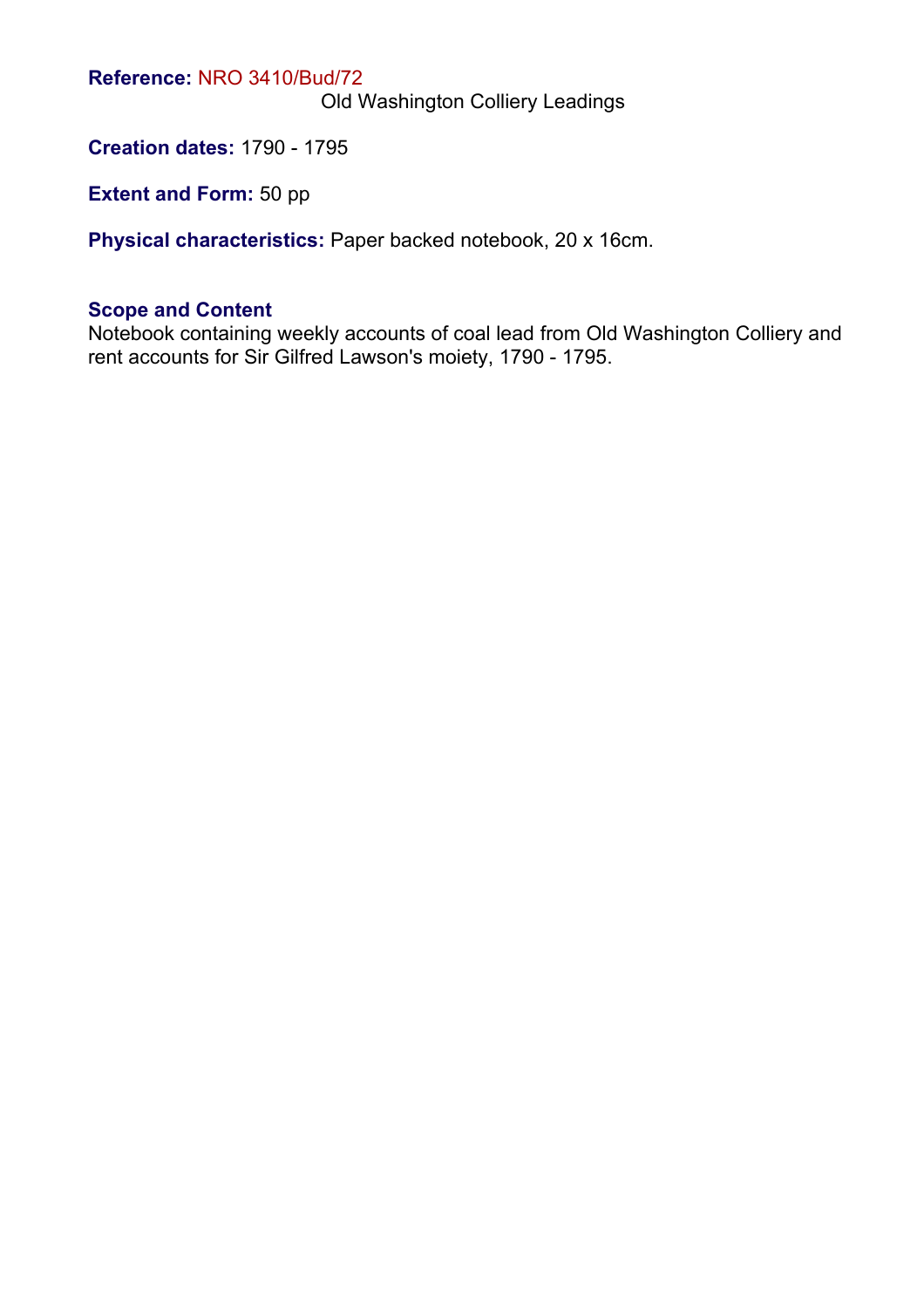New Washington Colliery Arbitration

**Creation dates:** 1796

**Extent and Form:** 22 pp

**Physical characteristics:** Paper backed notebook, 20 x 16cm.

#### **Scope and Content**

Notebook containing statements of data used in settling the claims of the proprietors of Washington New Colliery on the owners for coal used in the engines including account of ironstone sold to the Whitehill Furnace, statement of claims by the lessors, accounts of coal lead, 1785 - 1795 and accounts of coal used in the machines, 1796.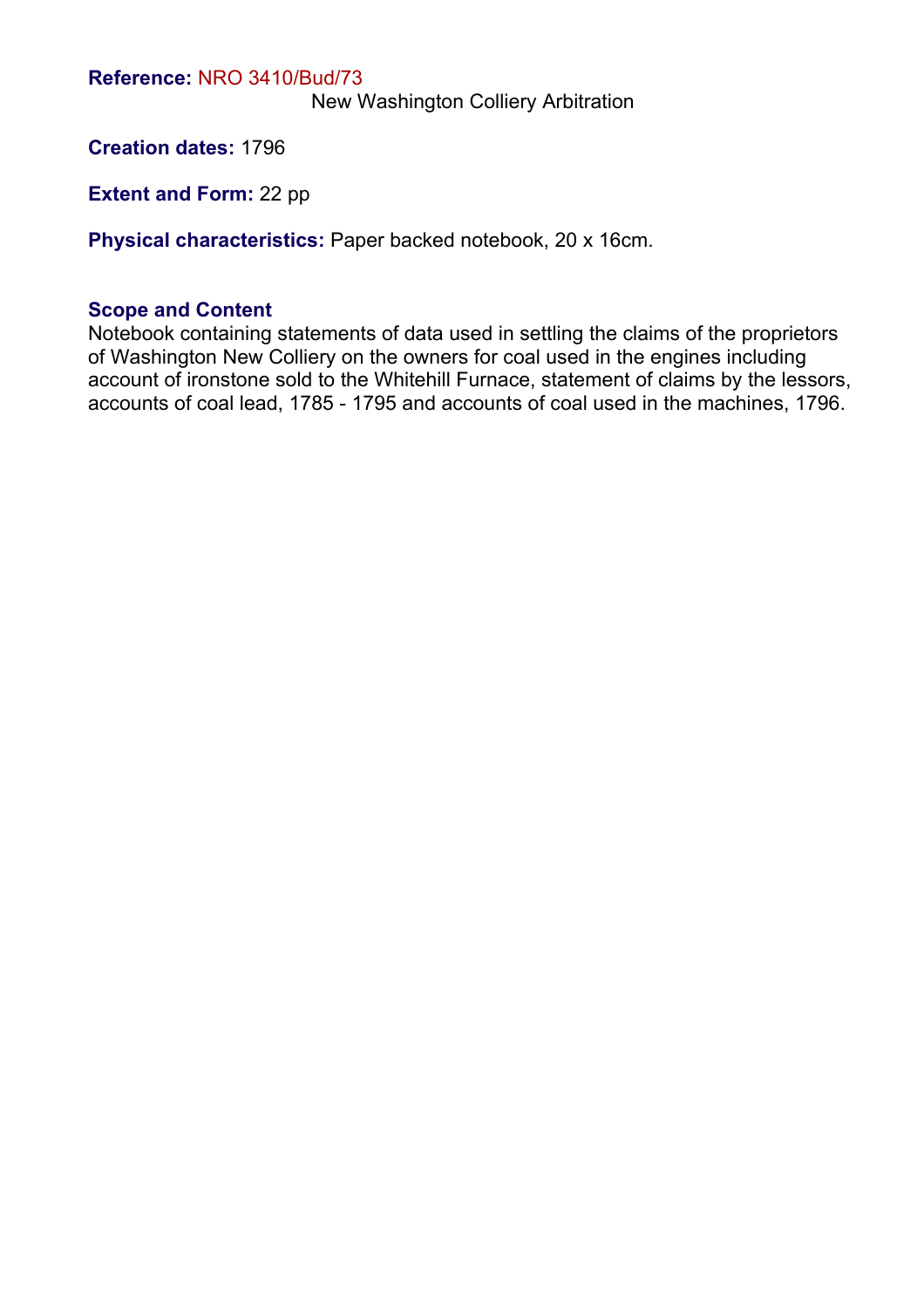Sheriff Hill Colliery Note Book

**Creation dates:** 1797 - 1800

**Extent and Form:** 58pp and 3 loose sheets.

**Physical characteristics:** Paper backed notebook, 11 x 19cm.

#### **Scope and Content**

Notebook containing memoranda re Sheriff Hill Colliery including abstract of the lease, sections of seams and working costs for Hope, Fann, Isabella, King and George Pits, Sheriff Hill and Quarry and Rush Pits, Ravensworth and engine and waggonway costs, [?John Buddle senior], 1797 - 1800.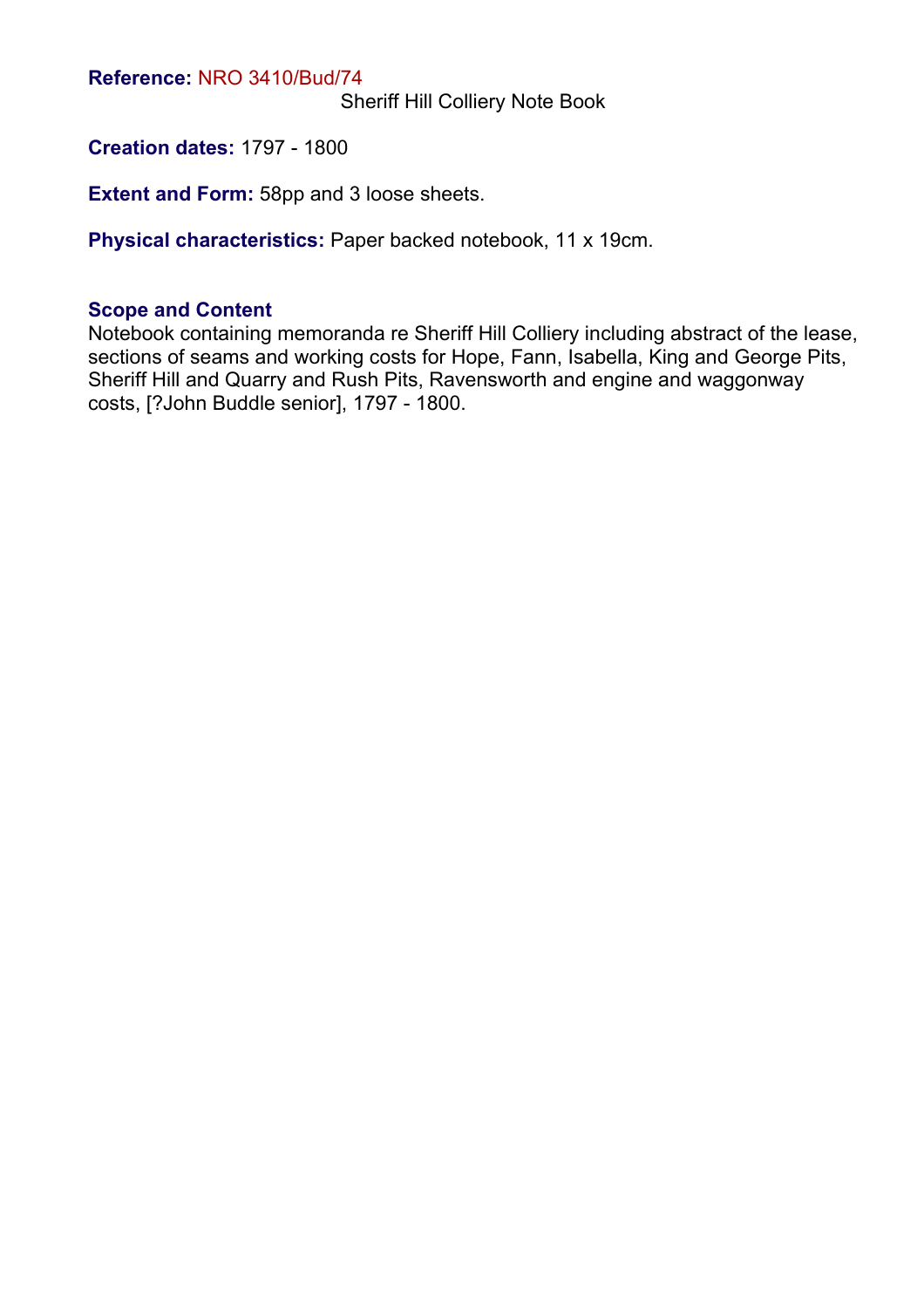West Auckland Colliery Report

**Creation dates:** 1799

**Extent and Form:** 16 pp

**Physical characteristics:** Paper backed notebook, 12 x 19cm.

#### **Scope and Content**

Notebook containing report re Sir John Eden's Estate at West Auckland to determine the boundary between the freeholds and leaseholds to assess evidence in an action of trespass brought by Messrs Dixon, tenants of the Bishop, of coal under the leasehold, including evidence of John Ridley of Helmington, abstract of a lease of Greenfield Colliery and details of the leaseholds, 24 May 1799.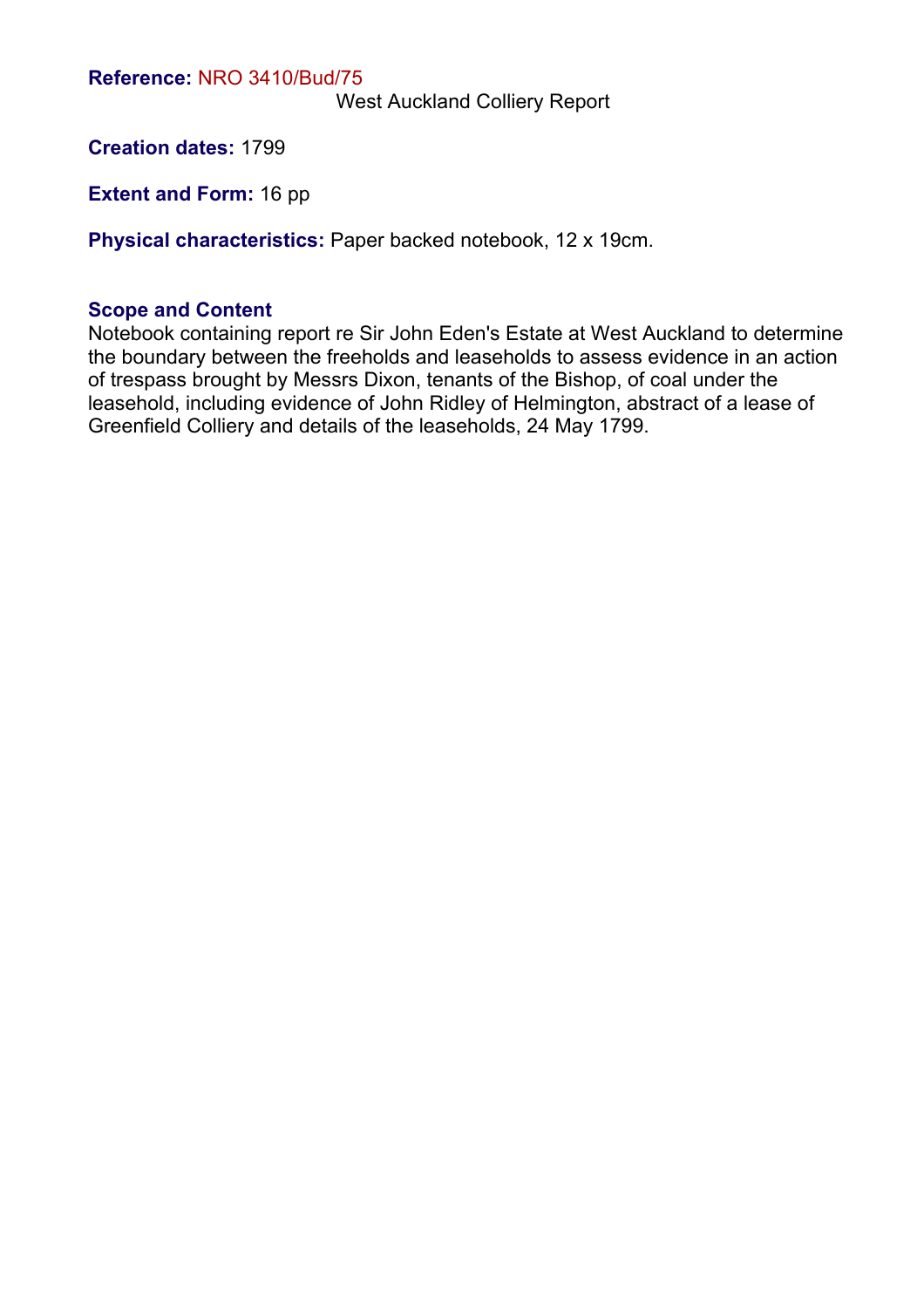Colliery Note Book

**Creation dates:** 1838

**Extent and Form:** 32 pp

**Physical characteristics:** Paper backed notebook, 27 x 20cm, entitled Scrap Book From June 20th to Dec 10th 1838 on front, list of contents in front.

#### **Scope and Content**

Volume containing rough notes and calculations of John Buddle, 20 June - 10 Dec 1838.

**Arrangement** Volume reversed and numbered again from the back after page 27.

**Reference:** NRO 3410/Bud/76/1 **Creation dates:** 1838

**Scope and Content** Calculations re rates of travel on the Great Western Railway

**Reference:** NRO 3410/Bud/76/2 **Creation dates:** 1799-1838

## **Scope and Content**

Dates of the Irish Church Temporalities Bill, 1833, Land Tax Redemption Act, 1799 and Tithe Commutation Act, 1836 and calculations re the enfranchisement of Church Coal Property, 1838

**Reference:** NRO 3410/Bud/76/3 **Creation dates:** 7 July 1838

## **Scope and Content**

Calculations re the produce of Rainton Colliery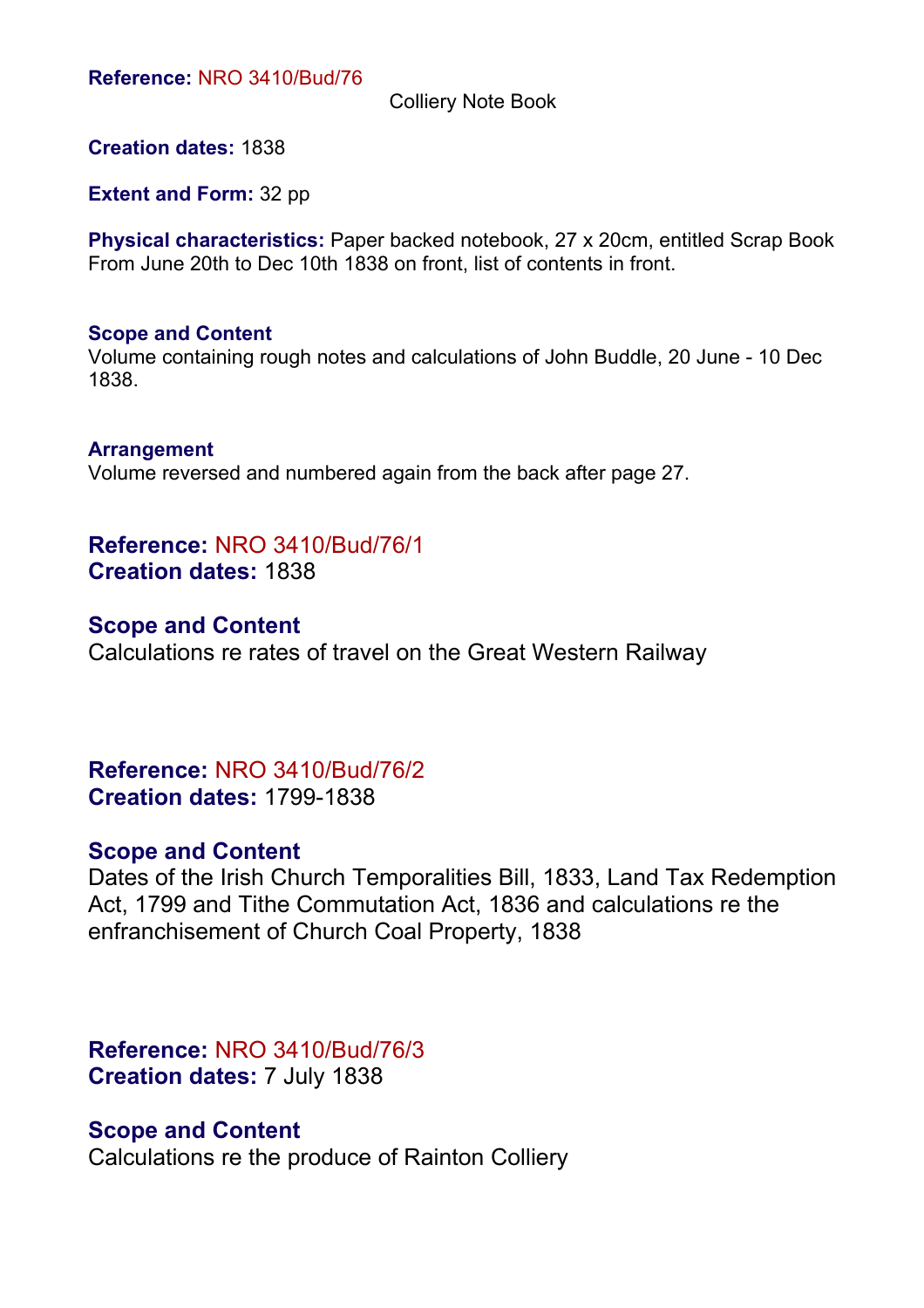**Reference:** NRO 3410/Bud/76/4 **Creation dates:** [July 1838]

**Scope and Content** Notes re Dean and Chapter Leases

**Reference:** NRO 3410/Bud/76/5 **Creation dates:** 11 July 1838

**Scope and Content** Calculations re a feeder of water in Percy Main Colliery

**Reference:** NRO 3410/Bud/76/8 **Creation dates:** 11 July 1828

## **Scope and Content**

Account of levellings from the feeder to the end of the stone drift at Percy Main

**Reference:** NRO 3410/Bud/76/9 **Creation dates:** [July 1838]

## **Scope and Content**

Account for smith work at Benwell

**Reference:** NRO 3410/Bud/76/10 **Creation dates:** 20 July 1838

## **Scope and Content**

Calculations re coal measures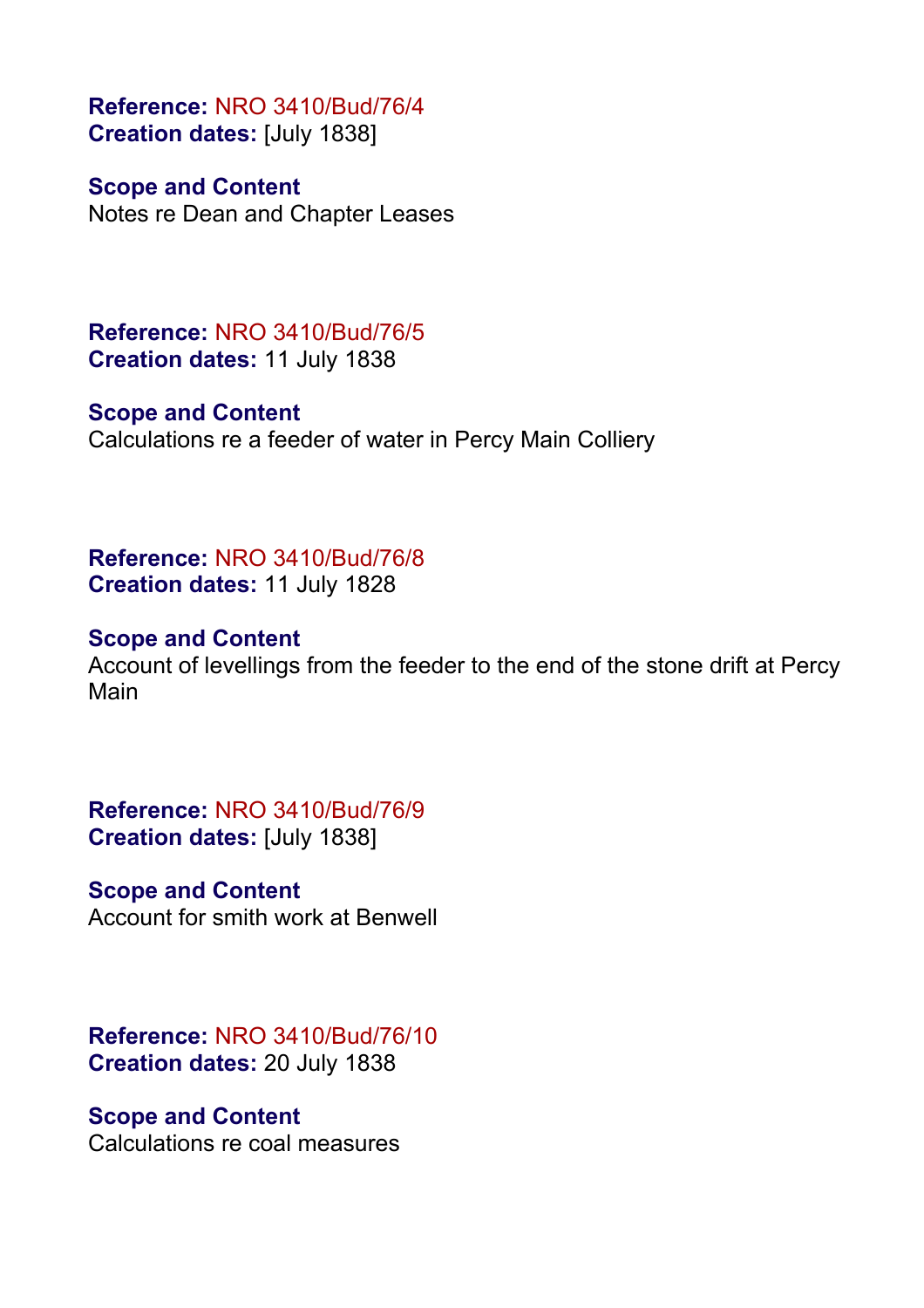**Reference:** NRO 3410/Bud/76/13 **Creation dates:** 31 Dec 1827 - 30 July 1839

**Scope and Content** Account of John Atkinson

**Reference:** NRO 3410/Bud/76/14 **Creation dates:** 1837-1838

#### **Scope and Content**

Calculations re water in Percy Main Colliery, 22 July 1838 Gateshead Fell tentale rents for the year ending 14 Nov 1837

**Reference:** NRO 3410/Bud/76/15 **Creation dates:** 1838 and nd

#### **Scope and Content**

Report re the estimated produce of Oakwood Colliery by Mr Brough, n.d. Calculations re the fine for the renewal of Gateshead Colliery rent, 1838

**Reference:** NRO 3410/Bud/76/18 **Creation dates:** 1559 - 1810, Sept 1838

#### **Scope and Content**

List of leases granted for Blackburn Fell Colliery

**Reference:** NRO 3410/Bud/76/19 **Creation dates:** 24 Sept 1838

#### **Scope and Content**

Calculations re the rents for Cowpen Colliery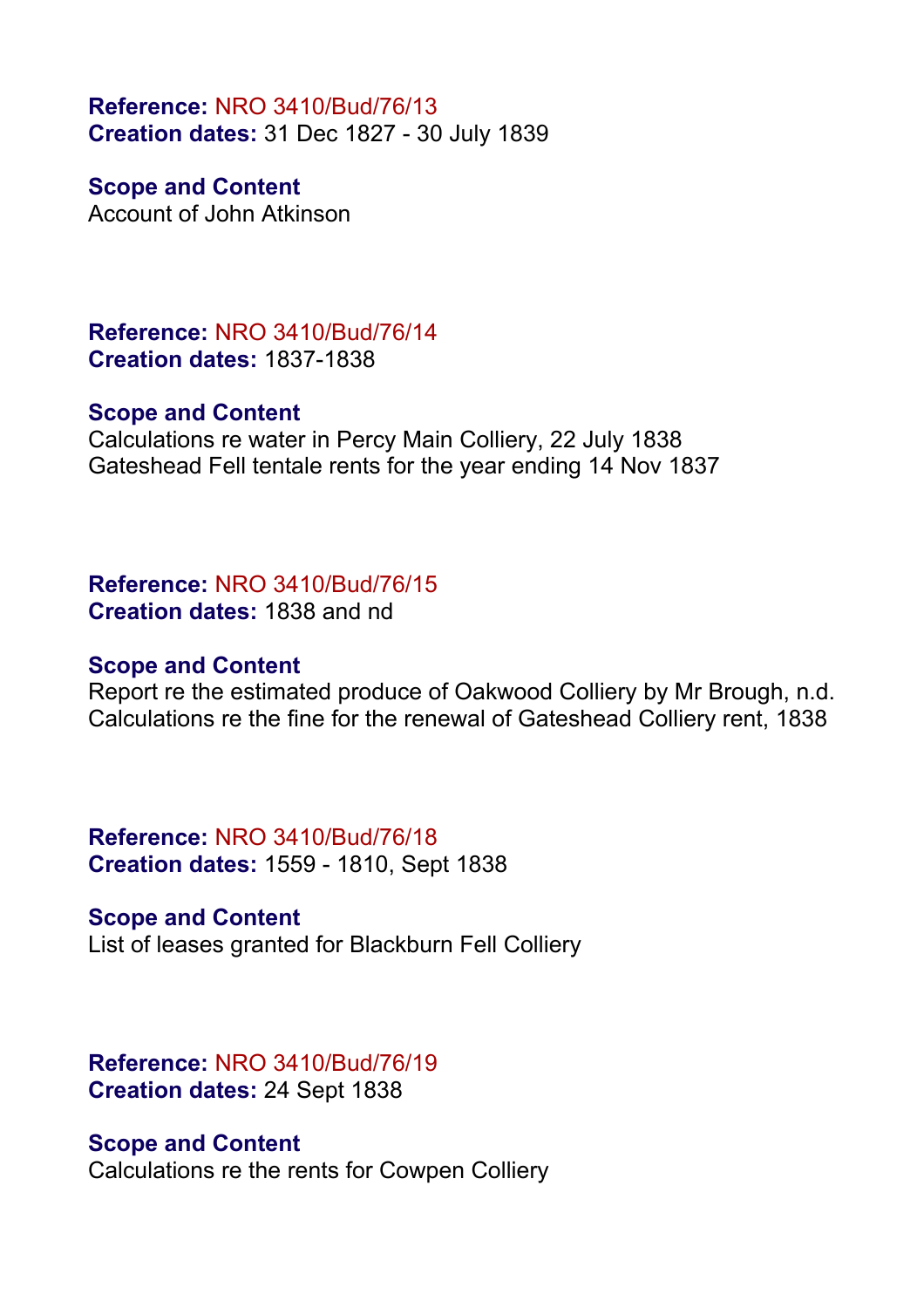**Reference:** NRO 3410/Bud/76/20 **Creation dates:** 26 Oct 1838

#### **Scope and Content**

Calculations re the produce of the Grange Estate

**Reference:** NRO 3410/Bud/76/21 **Creation dates:** [Oct 1838]

#### **Scope and Content**

Calculations re the new engine for Howdon Pit

**Reference:** NRO 3410/Bud/76/22 **Creation dates:** 11 Nov 1838

## **Scope and Content**

Calculations re the valuation of St Helen's Colliery

**Reference:** NRO 3410/Bud/76/24 **Creation dates:** [Nov - Dec 1838]

#### **Scope and Content**

Measurements of coal at Wylam Colliery

**Reference:** NRO 3410/Bud/76/25 **Creation dates:** 4 Dec 1838

## **Scope and Content**

Calculations re Byers Green Colliery profits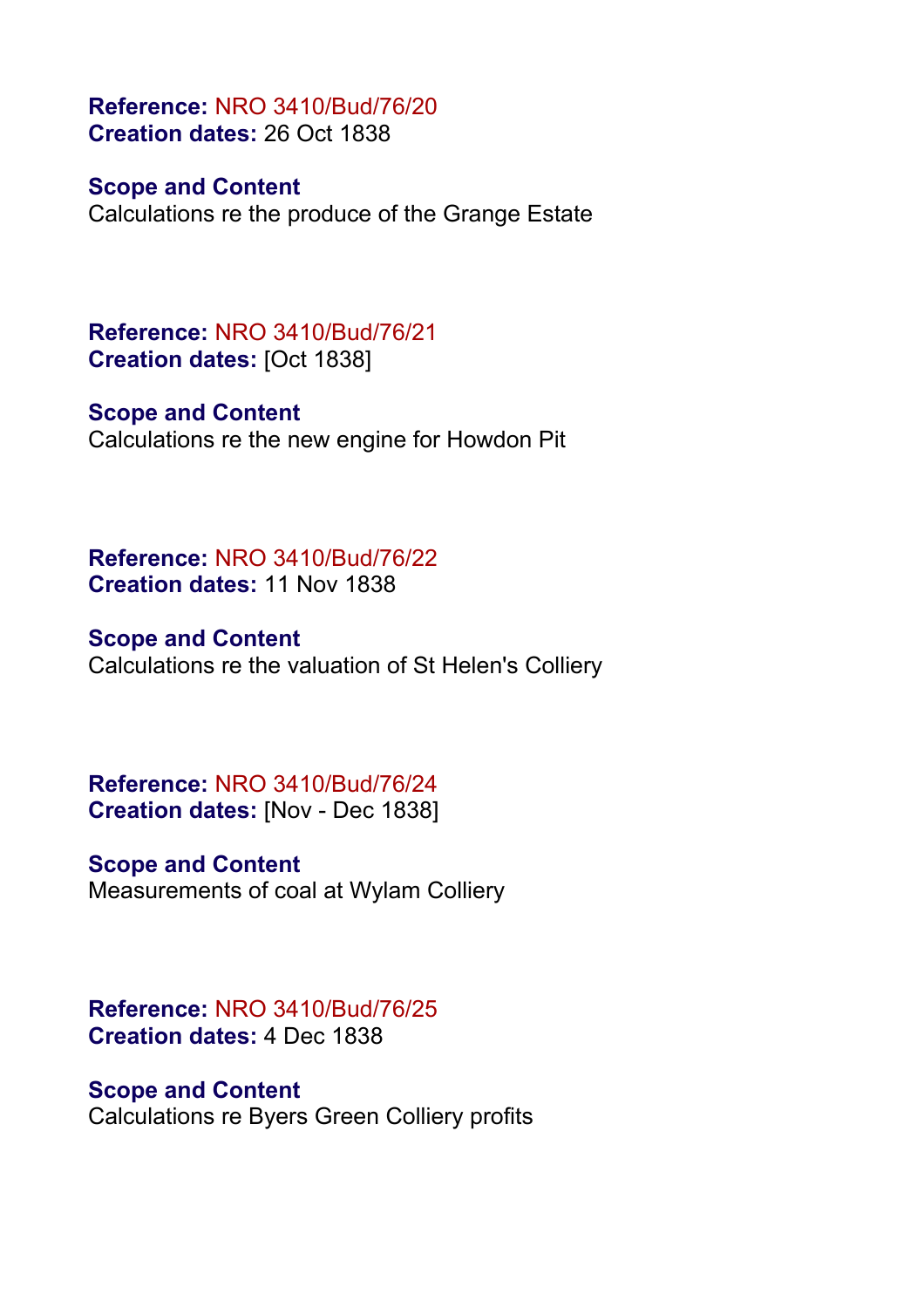**Reference:** NRO 3410/Bud/76/26 **Creation dates:** 9 Dec 1838

**Scope and Content**

Calculations re St Helen's Colliery profits

**Reference:** NRO 3410/Bud/76/27 **Creation dates:** 10 Dec 1838

**Scope and Content** Calculations re the produce of Haugh and Peggy Pits, Wylam Colliery

**Reference:** NRO 3410/Bud/76/1 **Creation dates:** 20 June 1838

**Scope and Content** Calculations re customary tons of ironstone

**Reference:** NRO 3410/Bud/76/2 **Creation dates:** 3 Aug 1838

**Scope and Content** Calculations re produce and profits at Rainton Colliery

**Reference:** NRO 3410/Bud/76/5 **Creation dates:** [1838]

**Scope and Content** Calculations re fines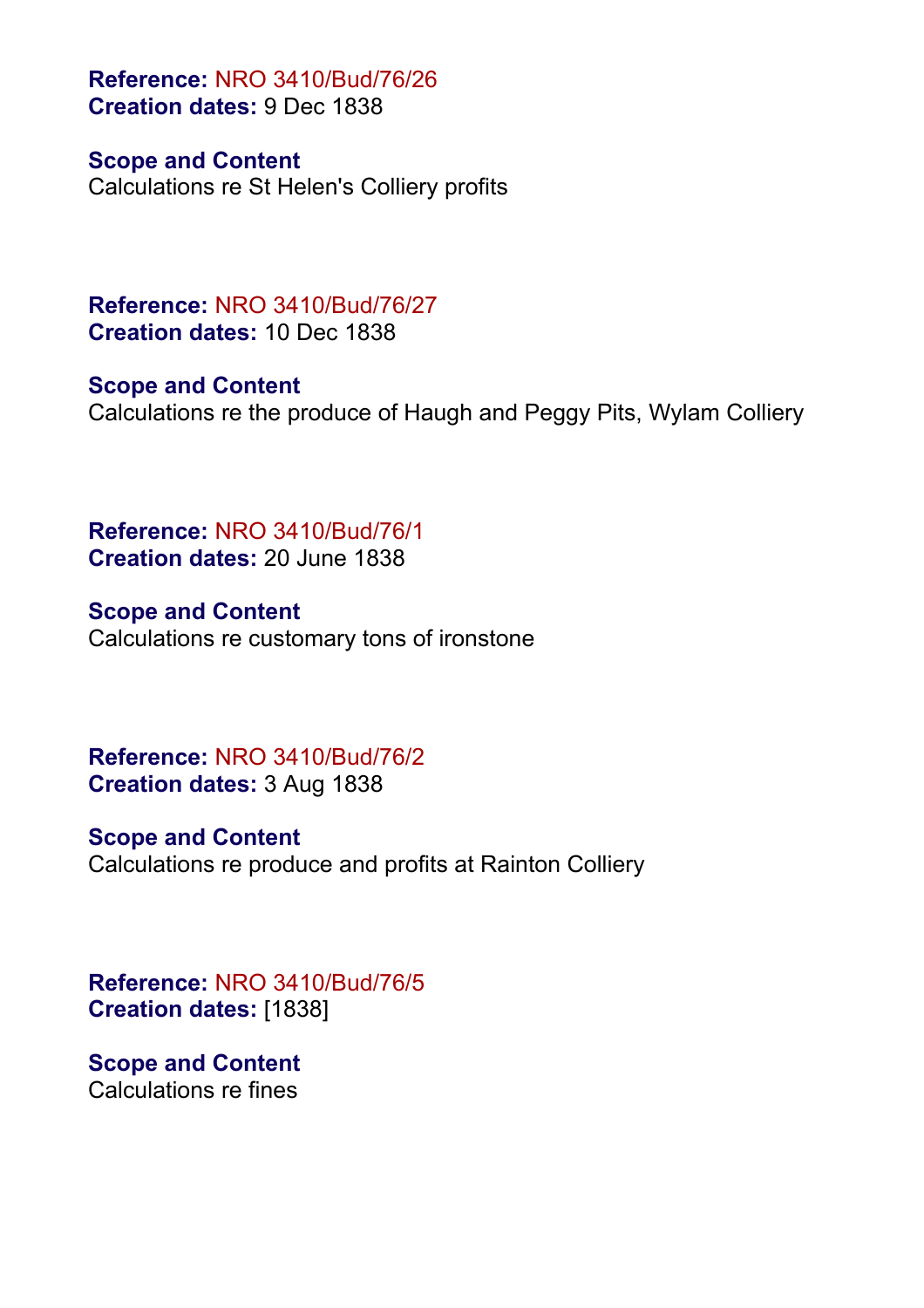Colliery Note Book

**Creation dates:** 1838 - 1840

**Extent and Form:** 84pp and 2 loose papers.

**Physical characteristics:** Paper backed notebook, 27 x 20cm. entitled No I Scrap Book from Dec 1838, index at back.

#### **Scope and Content**

Volume containing rough notes and calculations of John Buddle, 1838 - 1840.

**Reference:** NRO 3410/Bud/77/1 **Creation dates:** 15 Dec 1838

#### **Scope and Content**

Notes re Thomas Forsters proposal to lease Byers Green Colliery for 21 years

**Reference:** NRO 3410/Bud/77/4 **Creation dates:** 1 Jan 1839

**Scope and Content** Notes re Morton Colliery

**Reference:** NRO 3410/Bud/77/7 **Creation dates:** 27 Jan 1839

**Scope and Content** Notes re Peggy Pit, Wylam Colliery

**Reference:** NRO 3410/Bud/77/8 **Creation dates:** 28 Jan 1839

**Scope and Content**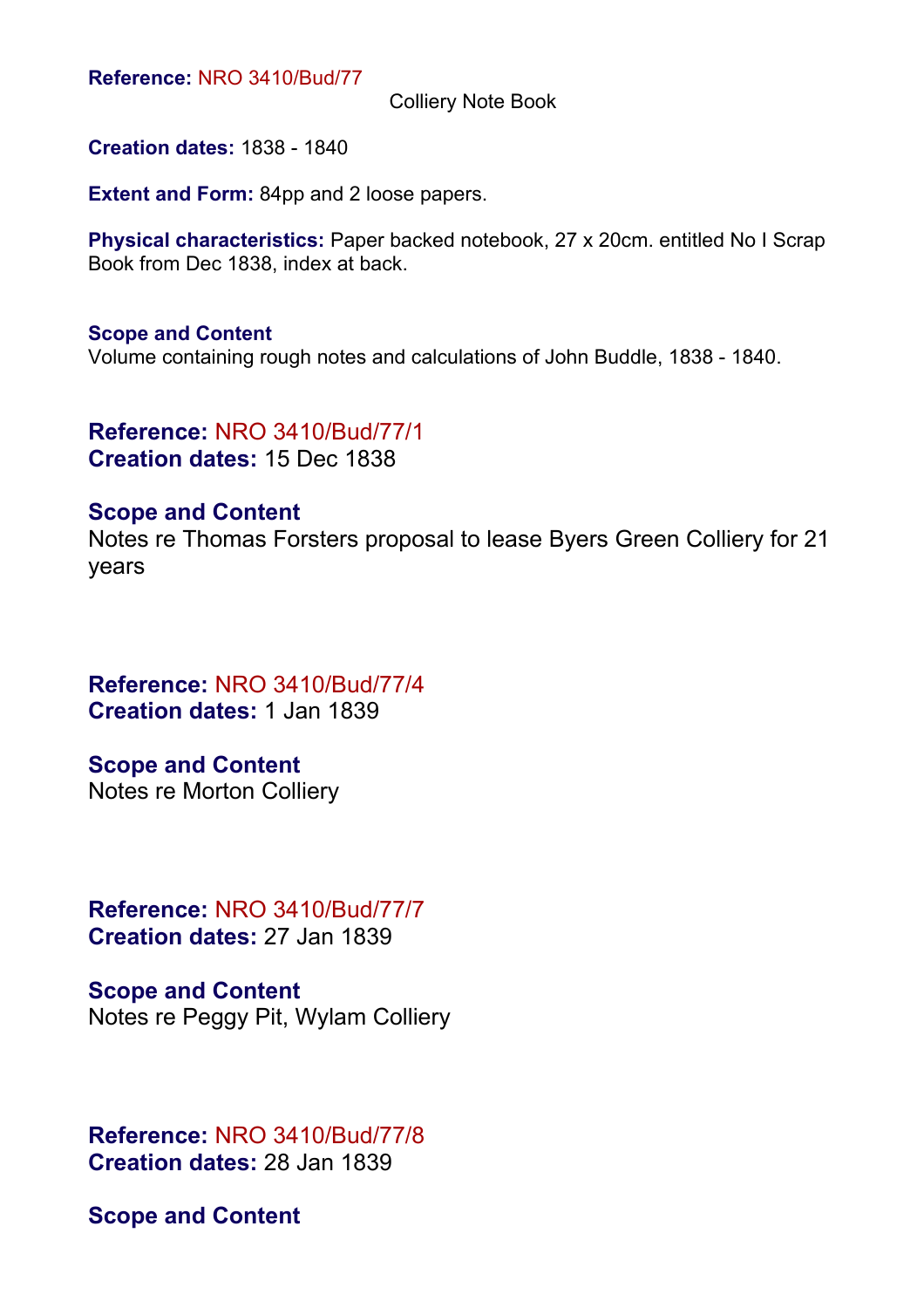Calculations re Percy Main, including produce from the Bensham Seam, state of the water and working costs

**Reference:** NRO 3410/Bud/77/15 **Creation dates:** 4 Feb 1839

**Scope and Content** Calculations re produce of Fallowfield Colliery

**Reference:** NRO 3410/Bud/77/17 **Creation dates:** 13 Feb 1839

**Scope and Content** Acreages in the Ryhope Royalty

**Reference:** NRO 3410/Bud/77/19 **Creation dates:** 1839 and nd

## **Scope and Content**

Calculations re the rent of a wayleave at Sacriston, n.d. Calculations re Mr Ellison's Quay at Sunderland, 12 March 1839.

**Reference:** NRO 3410/Bud/77/20 **Creation dates:** 3 March 1839

**Scope and Content** Sections of seams at Fallowfield

**Reference:** NRO 3410/Bud/77/22 **Creation dates:** 23 Feb 1839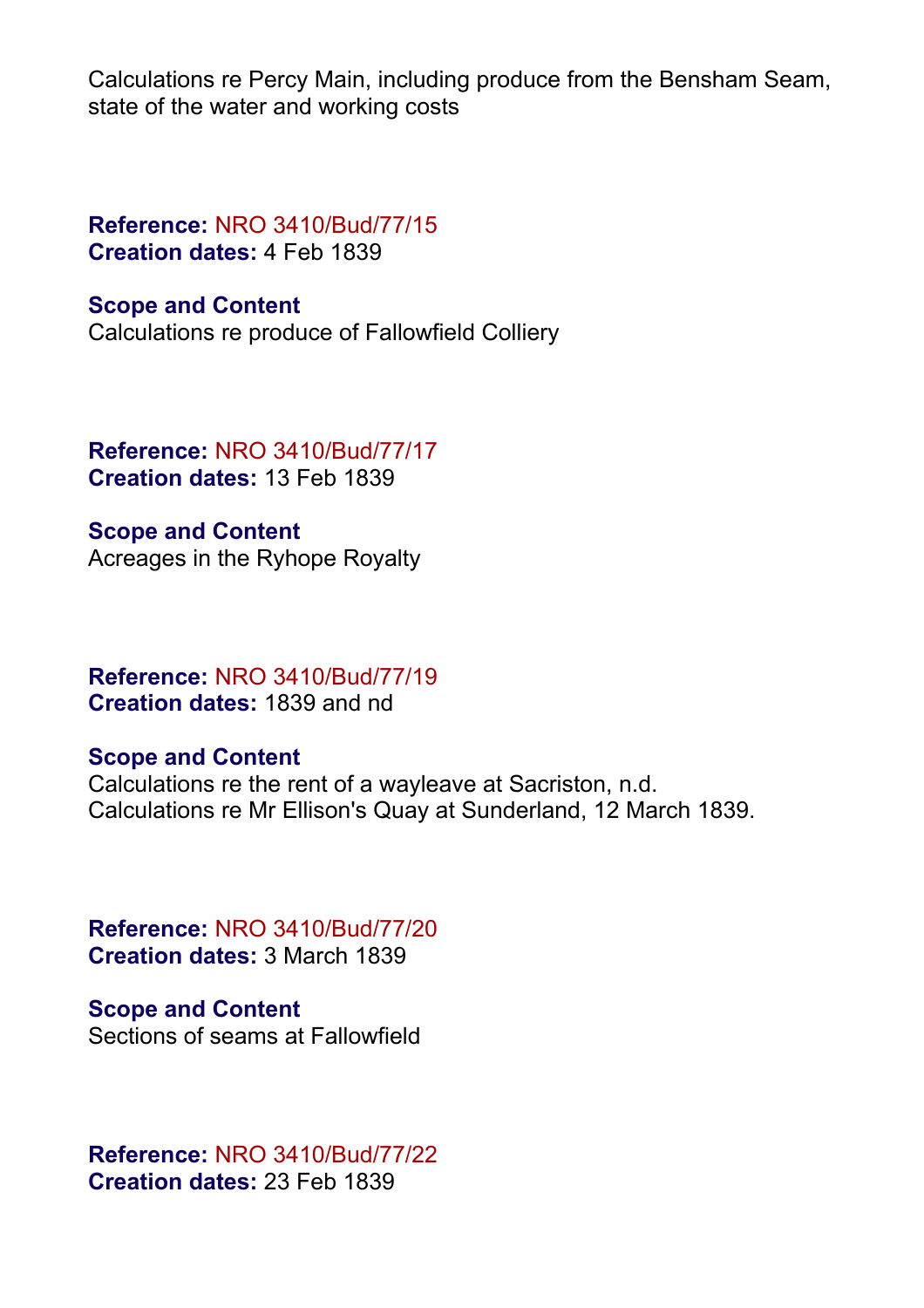Notes re Haltwhistle Common, based on an account by Wylam Walker

**Reference:** NRO 3410/Bud/77/24 **Creation dates:** 27 Feb 1839

**Scope and Content** Notes re Ebbw Vale Iron Works

**Reference:** NRO 3410/Bud/77/25 **Creation dates:** 11 April 1839

#### **Scope and Content**

Statement of the powers of the Stanhope and Tyne Railway for conveying coal from Medomsley

**Reference:** NRO 3410/Bud/77/28 **Creation dates:** 14 April 1839

**Scope and Content** Accounts of the General Mining Association

**Reference:** NRO 3410/Bud/77/30 **Creation dates:** [1839]

**Scope and Content**

Statement of the length of the Stanhope and Tyne Railway from Medomsley

**Reference:** NRO 3410/Bud/77/31 **Creation dates:** 17 April 1839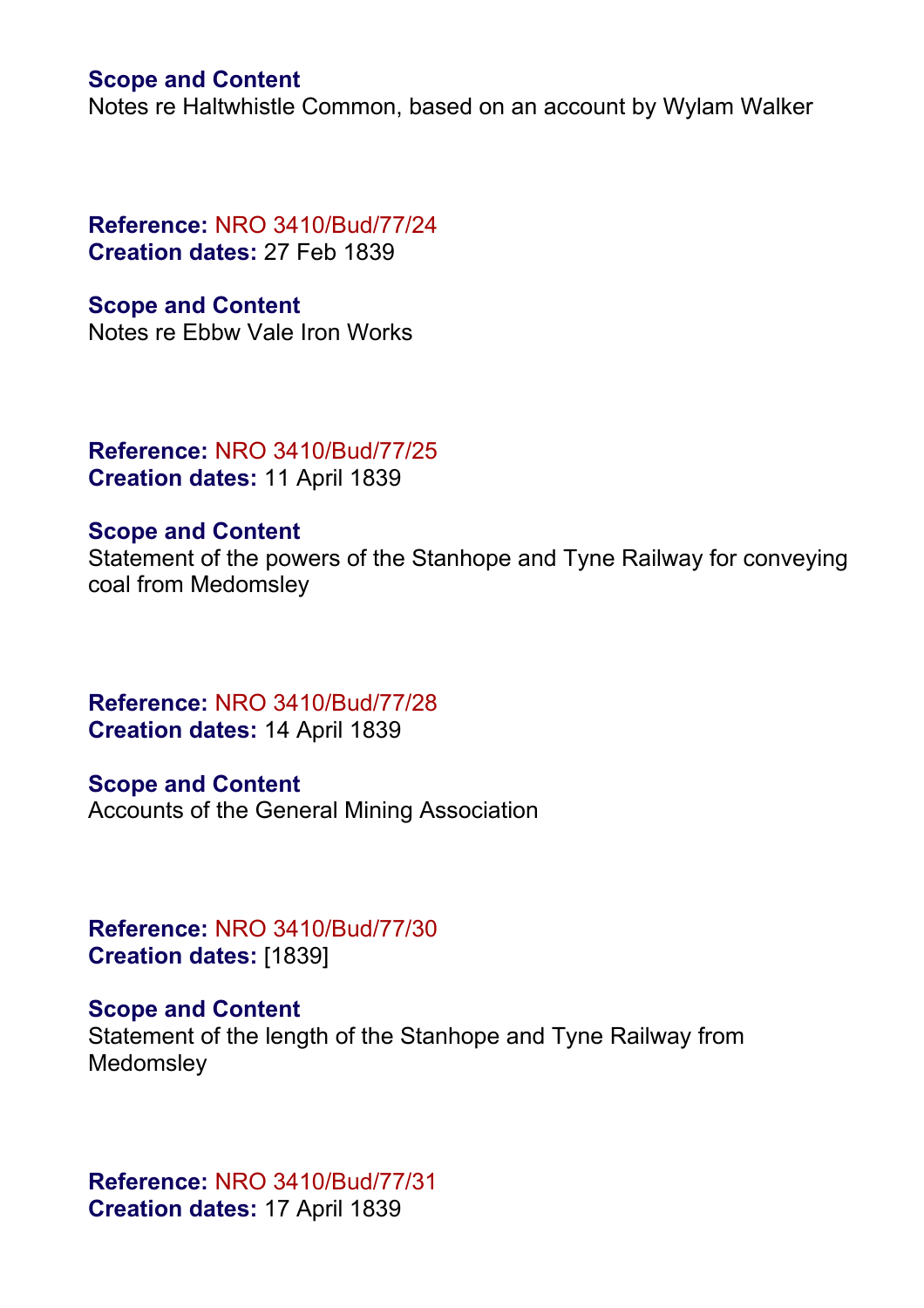Statement of costs for the winning at Wingate

## **Reference:** NRO 3410/Bud/77/36 **Creation dates:** 28 April 1839

**Scope and Content** Notes re the valuation of the Ebbw Vale Mines by Sopwith and Bevan

**Reference:** NRO 3410/Bud/77/37 **Creation dates:** 2 July 1839

**Scope and Content** Application by Mr Cook to lease Mr Riddell's coal

**Reference:** NRO 3410/Bud/77/38 **Creation dates:** 1838-1839

## **Scope and Content**

Accounts for Gateshead Fell Colliery, as stated by James Easton in 1838, 27 July 1839

**Reference:** NRO 3410/Bud/77/40 **Creation dates:** 2 Oct 1839

#### **Scope and Content**

Valuation of coal mines under 3 closes of freehold land at Warden Law the property of the late Robert Hutton

**Reference:** NRO 3410/Bud/77/44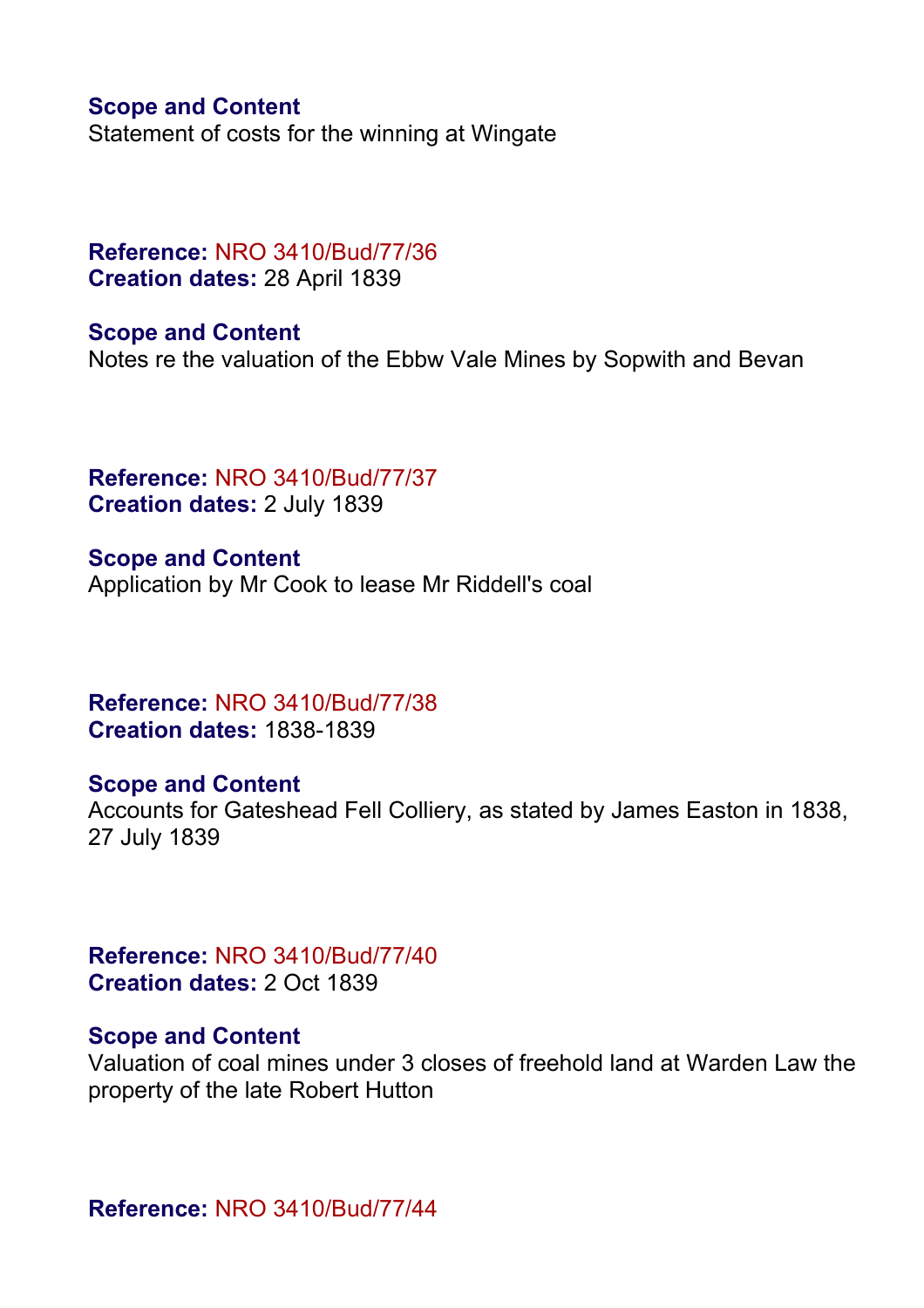**Creation dates:** 1835

#### **Scope and Content**

Statement of workings and expenditure at Lord Londonderry's Collieries

**Reference:** NRO 3410/Bud/77/46 **Creation dates:** 8 Aug 1839

**Scope and Content**

Statement of charges for shipping coal from Crow Trees Colliery at Port Clarence

**Reference:** NRO 3410/Bud/77/47 **Creation dates:** 30 Oct 1839

**Scope and Content** Estimate of the quantity of Low Main Coal in Mr Lawson's ground at Byker

**Reference:** NRO 3410/Bud/77/48 **Creation dates:** 16 Nov 1839

#### **Scope and Content**

Calculation of the quantity and valuation of the coal in the Low Main Seam under the Ouseburn Viaduct

**Reference:** NRO 3410/Bud/77/49 **Creation dates:** 1839

#### **Scope and Content**

Accounts re Mr W. Donell's Limestone Quarries, 24 Nov 1839. Note re the length of the Netherton Waggonway, [1839].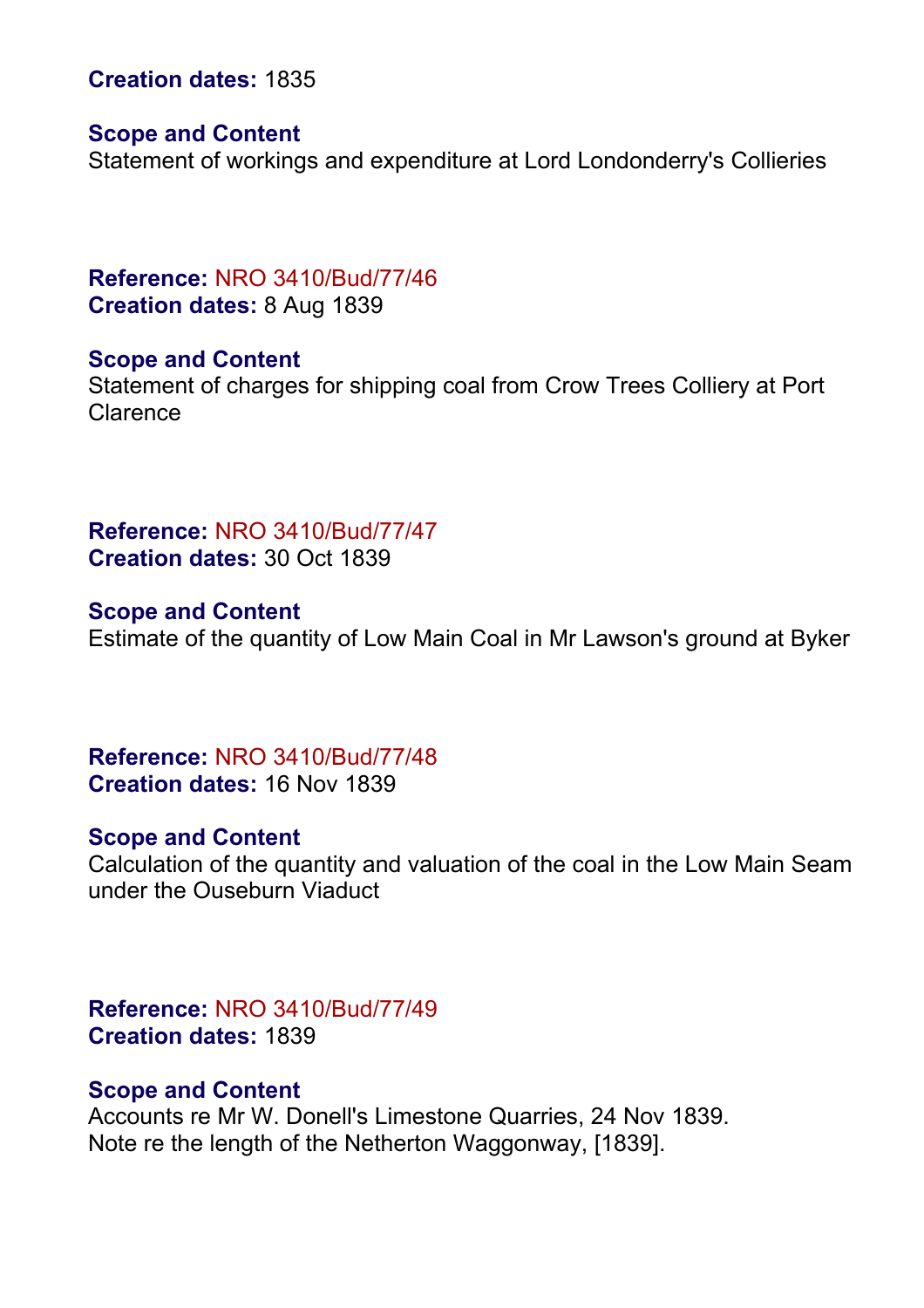## **Reference:** NRO 3410/Bud/77/50 **Creation dates:** 1840

## **Scope and Content**

Note re receipt from Messrs Maggison and Donkin for part payment of a montgage to Mrs Burnet, 14 Jan 1840 Calculations re Hartlepool Railway dues, 27 Jan 1840

**Reference:** NRO 3410/Bud/77/51 **Creation dates:** 1 June 1840

## **Scope and Content**

Notes re William Armstrong's valuation of coal at Helmington Row belonging to the Misses Britton

## **Reference:** NRO 3410/Bud/77/52 **Creation dates:** 19 July 1840

## **Scope and Content**

Account for Sheriff Hill Colliery received from James Easton

#### **Reference:** NRO 3410/Bud/77/53 **Creation dates:** 1840

## **Scope and Content**

Estimate of the value of Mr Waldies two ninths share of Percy Main Colliery, 20 July 1840 Valuation of Shadforth Royalty, 22 July 1840

**Reference:** NRO 3410/Bud/77/59 **Creation dates:** 21 July 1840

**Scope and Content**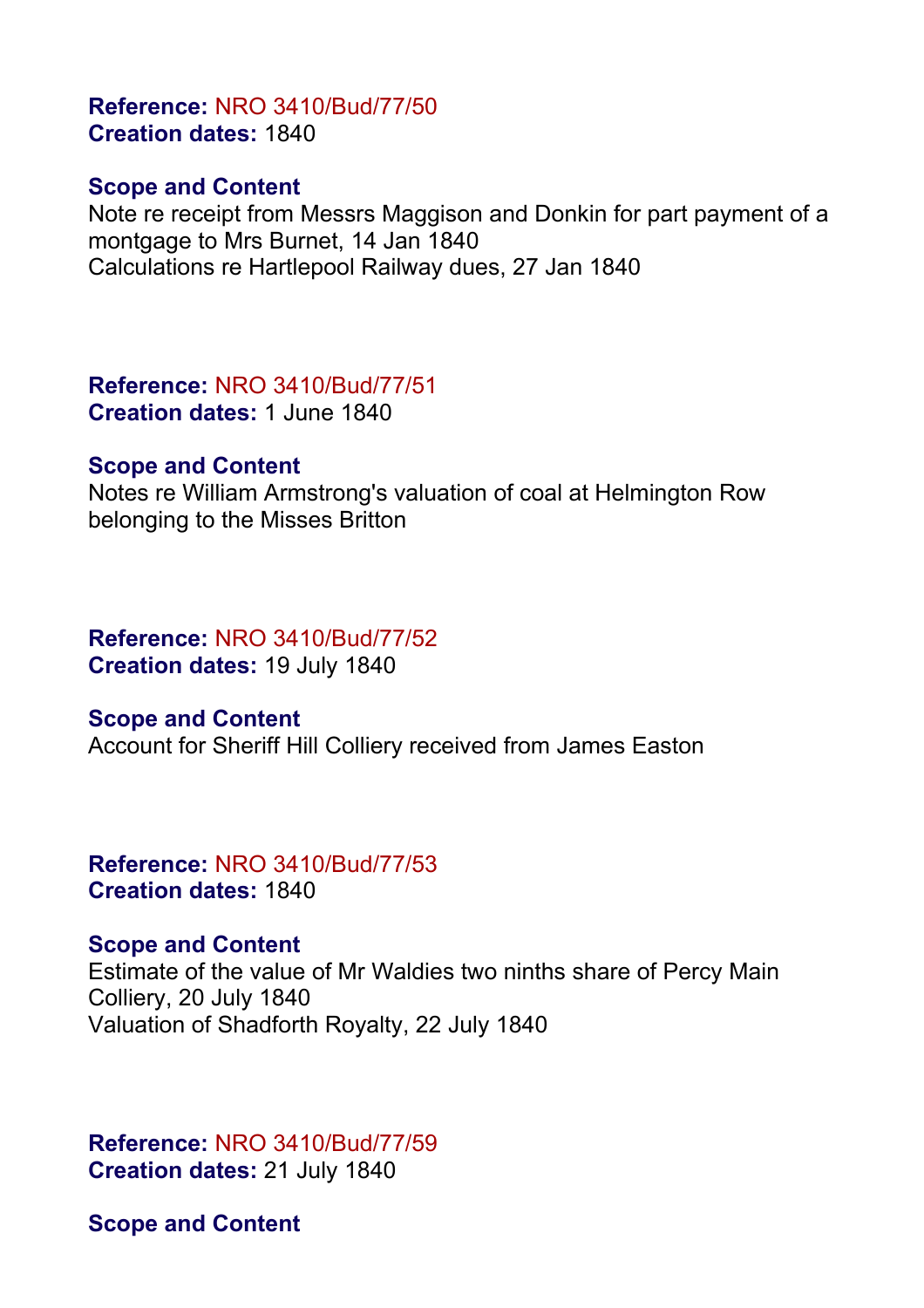Valuation of Sherburn House and Shadforth, with information from Mr **Morton** 

## **Reference:** NRO 3410/Bud/77/66 **Creation dates:** [1840]

**Scope and Content**

Valuation of coal in the Bishop's Closes, near Bishop Auckland

**Reference:** NRO 3410/Bud/77/67 **Creation dates:** 4 July 1840

**Scope and Content** Valuation of stock at Tanfield Moor Colliery

**Reference:** NRO 3410/Bud/77/68 **Creation dates:** 29 July 1840

**Scope and Content** Notes re Newton Hall Estate

**Reference:** NRO 3410/Bud/77/72 **Creation dates:** 9 Aug 1840

## **Scope and Content**

Calculations and notes re the letting of the eastern division of the Stella Grand Lease Collieries to Mr Potter

**Reference:** NRO 3410/Bud/77/74 **Creation dates:** 18 Aug 1840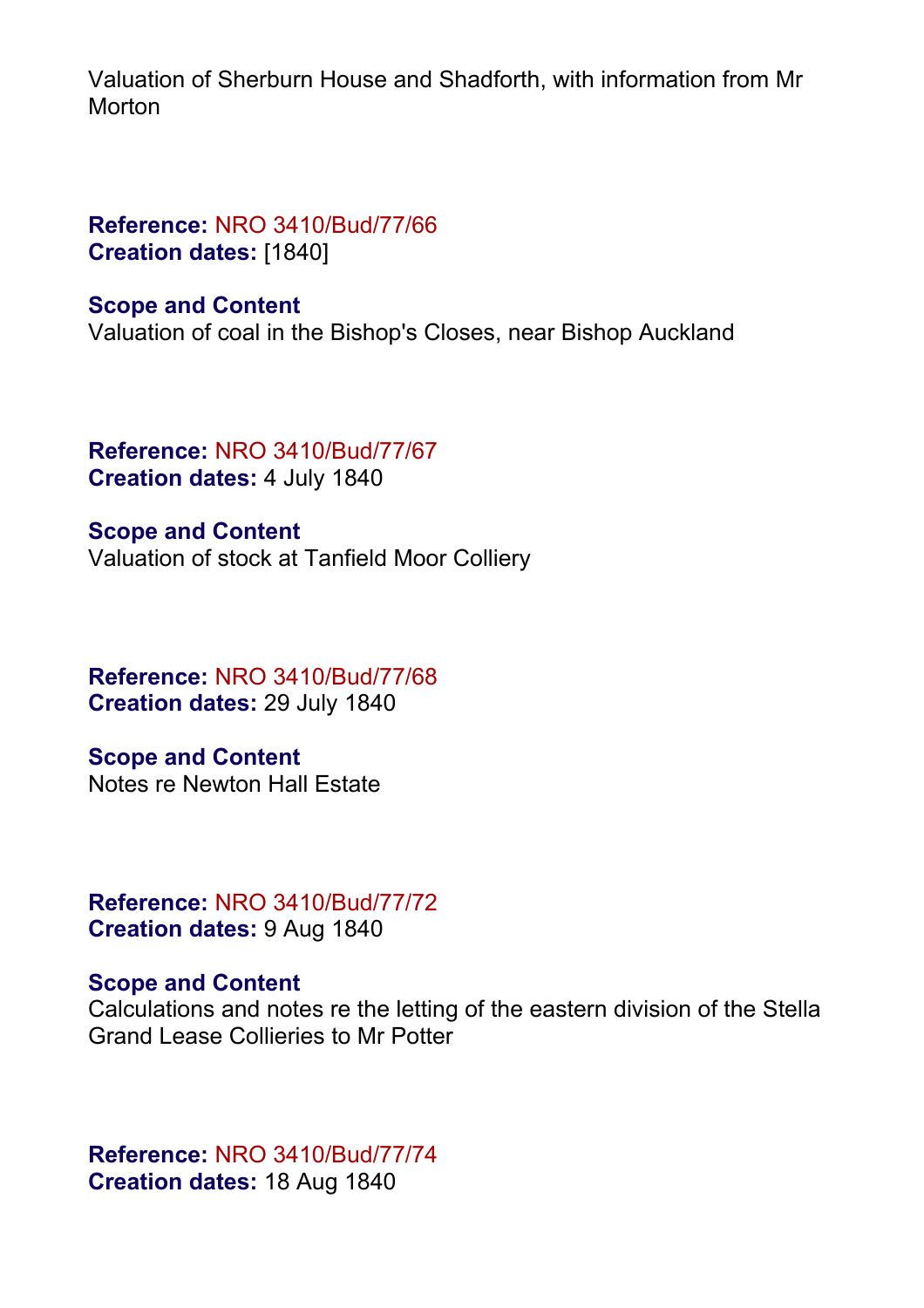Proposals by Mr Fawcett for a lease of Haltwhistle Common Colliery

## **Reference:** NRO 3410/Bud/77/76 **Creation dates:** 1840

#### **Scope and Content**

Calculations and notes re the renewal of the lease of Black Boy Colliery

**Reference:** NRO 3410/Bud/77/83 **Creation dates:** 1840

**Scope and Content** Calculations and notes re the lease of Cold Knott Colliery

## **Reference:** NRO 3410/Bud/77/84 **Creation dates:** 1840

## **Scope and Content**

Valuation of the late Earl of Durham's Collieries for administration by Lady Durham, 8 Sept 1840 Loose in volume. Estimate of the value of the collieries belonging to the late Earl of Durham, 1840 Calculations re the produce of Warkworth Colliery, 3 Aug 1840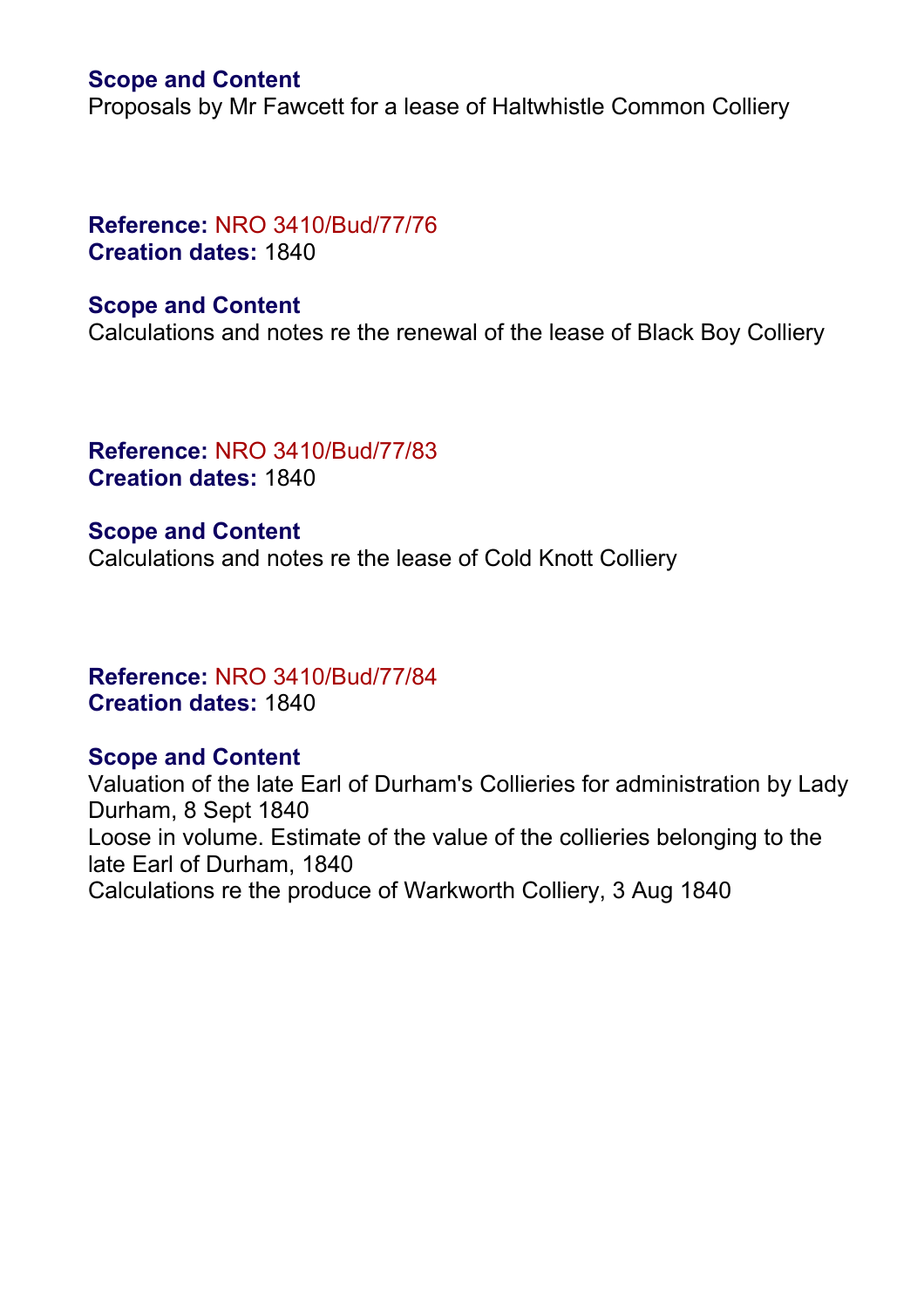Colliery Note Book

**Creation dates:** 1840 - 1842

**Extent and Form:** 96 pp

**Physical characteristics:** Paper backed notebook, 27 x 20cm, entitled Scrap Book 1841 - 2 on front, index at back.

#### **Scope and Content**

Volume containing rough notes and calculations of John Buddle, 1840 - 1842. In back of volume, reversed. from page 87

### **Reference:** NRO 3410/Bud/78/1 **Creation dates:** nd

**Scope and Content** Valuation of Cramlington Colliery

## **Reference:** NRO 3410/Bud/78/6 **Creation dates:** 1838 - 1840

#### **Scope and Content**

Calculations of the percentage of the different kinds of coal from outworkings at West Townely

**Reference:** NRO 3410/Bud/78/7 **Creation dates:** 13 Feb 1841

**Scope and Content** Accounts of wayleave rents for Cramlington and Backworth Collieries

**Reference:** NRO 3410/Bud/78/8,10 **Creation dates:** 20 Feb 1841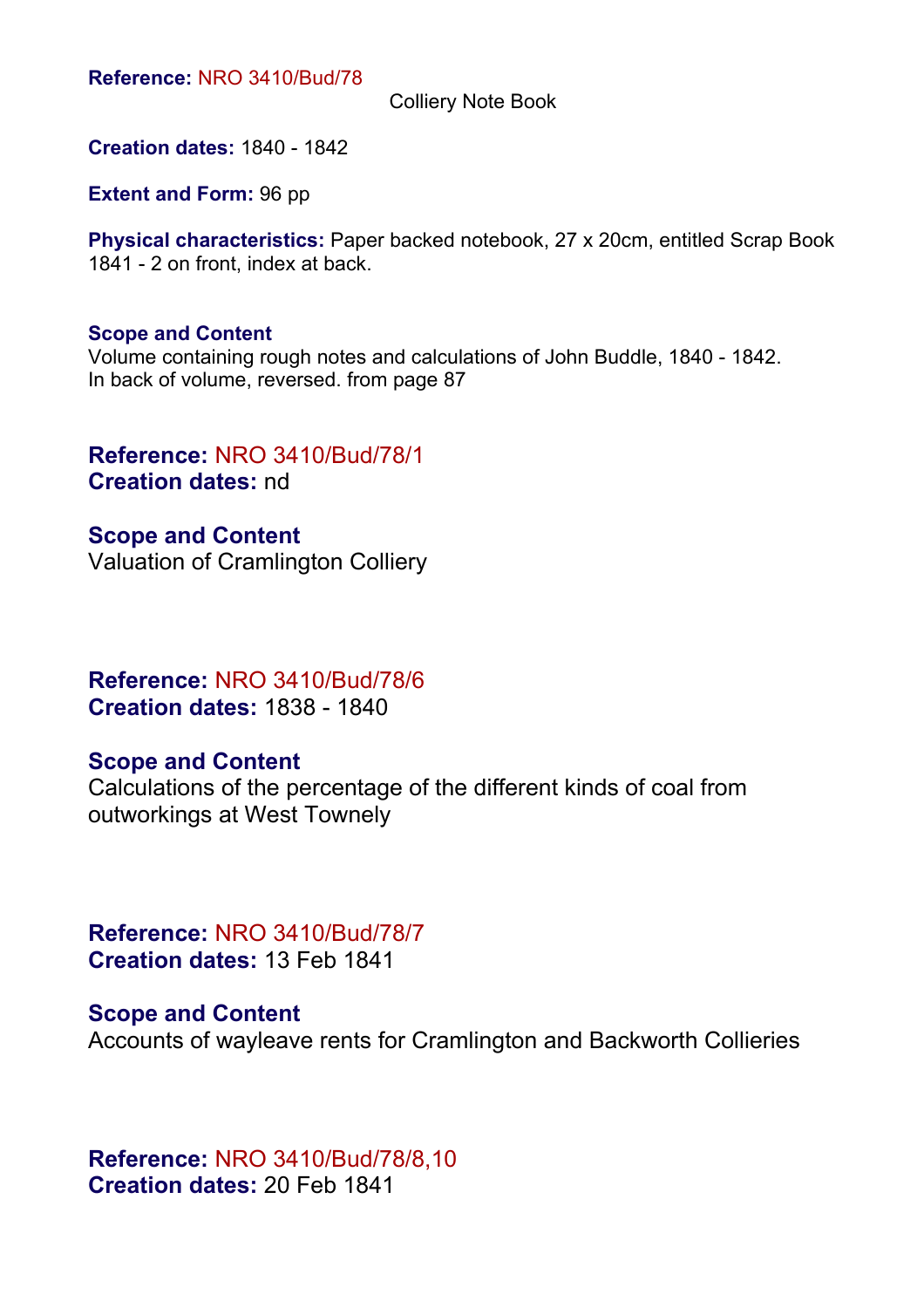Valuation of Cramlington Colliery

## **Reference:** NRO 3410/Bud/78/9 **Creation dates:** nd

## **Scope and Content**

Statement of additional costs for completing Cramlington Colliery Railway

**Reference:** NRO 3410/Bud/78/11 **Creation dates:** nd

**Scope and Content** Calculations re water levels

**Reference:** NRO 3410/Bud/78/14 **Creation dates:** 13 May 1840 - 12 May 1841

**Scope and Content** Tentale accounts for Woodhouse Close Colliery

**Reference:** NRO 3410/Bud/78/19 **Creation dates:** nd

## **Scope and Content**

Statement of dimensions re the drawing machines at Monkwearmouth **Colliery** 

**Reference:** NRO 3410/Bud/78/20 **Creation dates:** nd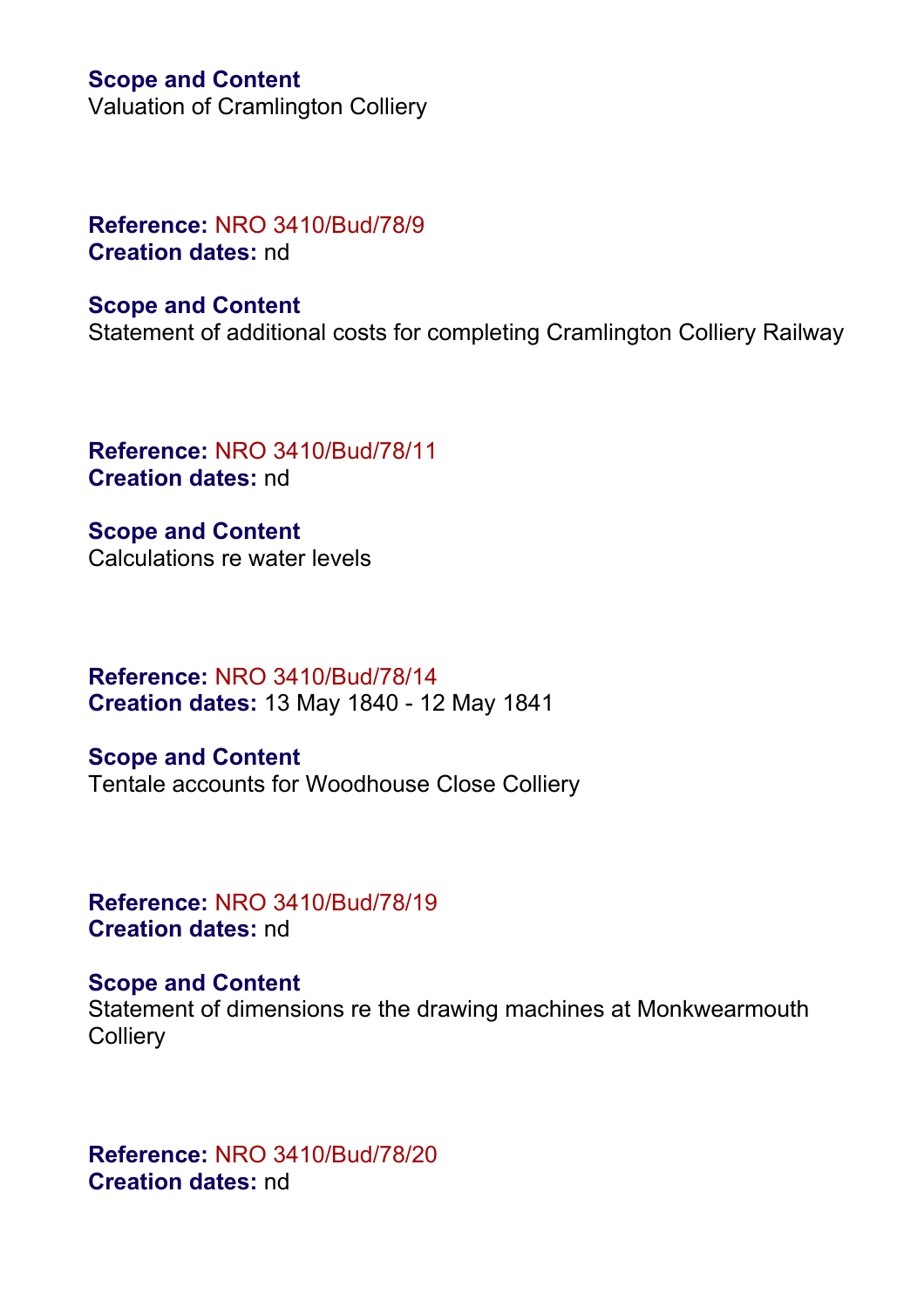Calculations re produce at Ouston Colliery

## **Reference:** NRO 3410/Bud/78/24 **Creation dates:** [1841]

#### **Scope and Content**

Calculations re produce at Haswell Colliery

**Reference:** NRO 3410/Bud/78/35 **Creation dates:** 4 July 1841

**Scope and Content** Valuation of Haswell Colliery

**Reference:** NRO 3410/Bud/78/38 **Creation dates:** nd

**Scope and Content** Calculations re the produce of Wideopen Colliery

**Reference:** NRO 3410/Bud/78/40 **Creation dates:** 26 July 1841

#### **Scope and Content**

Calculation of the annuities for the different periods in valuing Mr G. Shee's interest in Haswell

**Reference:** NRO 3410/Bud/78/43 **Creation dates:** 20 July 1841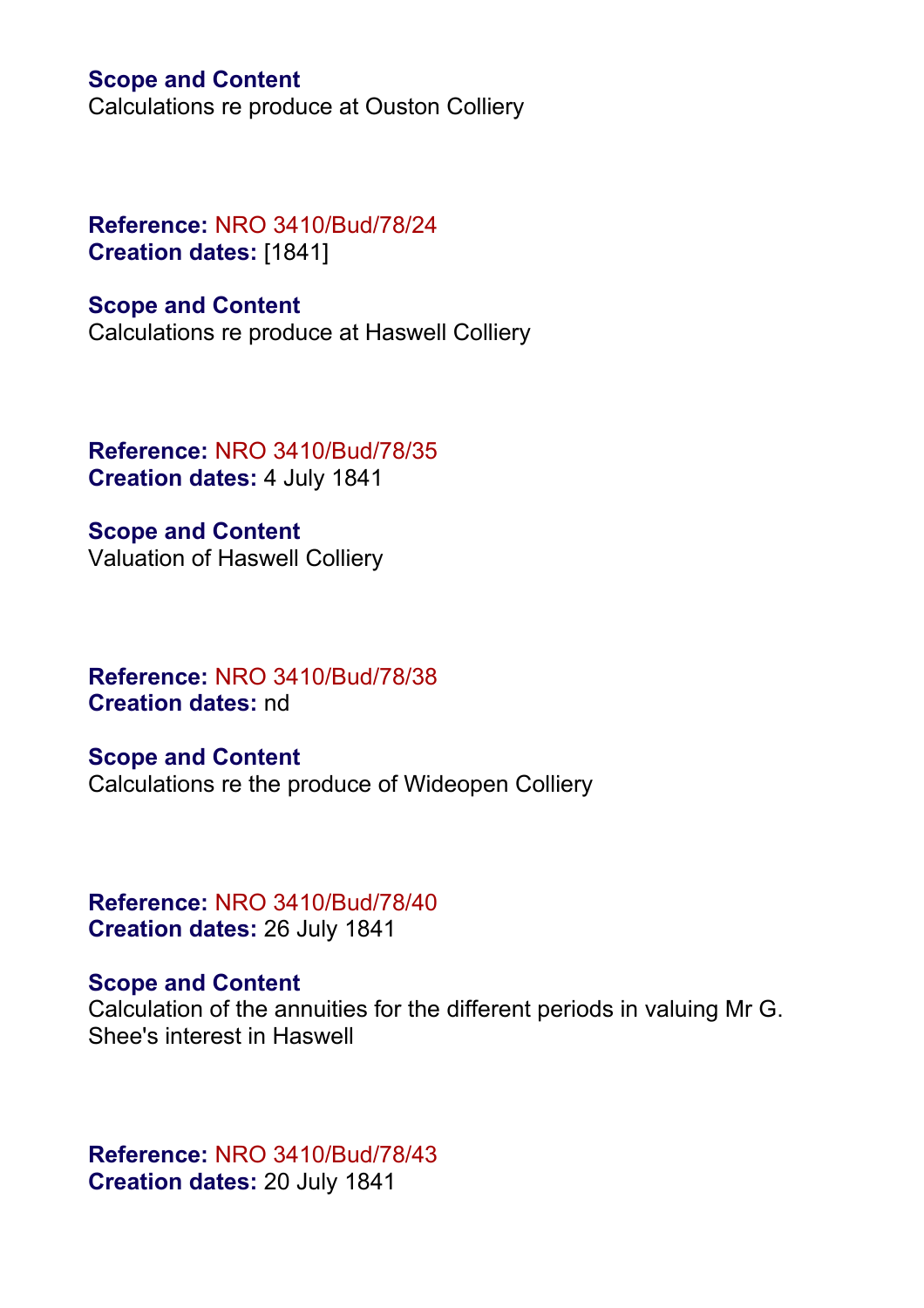Calculations re Wallsend shorts

## **Reference:** NRO 3410/Bud/78/44 **Creation dates:** 19 Aug 1841

#### **Scope and Content**

Notes re Radcliffe Colliery including terms for a lease, section of seam and costs

**Reference:** NRO 3410/Bud/78/49 **Creation dates:** 1840 - 1841

**Scope and Content** Revision of the tentale account for Woodhouse Close

**Reference:** NRO 3410/Bud/78/52 **Creation dates:** 8 Sept 1841

#### **Scope and Content**

Calculation of the late Mr W. Maud's shares in East Holywell, Backworth, Cramlington and Percy Main Collieries

**Reference:** NRO 3410/Bud/78/54 **Creation dates:** 9 Oct 1841

## **Scope and Content**

Notes re a meeting of proprietors of the Grand Lease Collieries re fixing rents

**Reference:** NRO 3410/Bud/78/57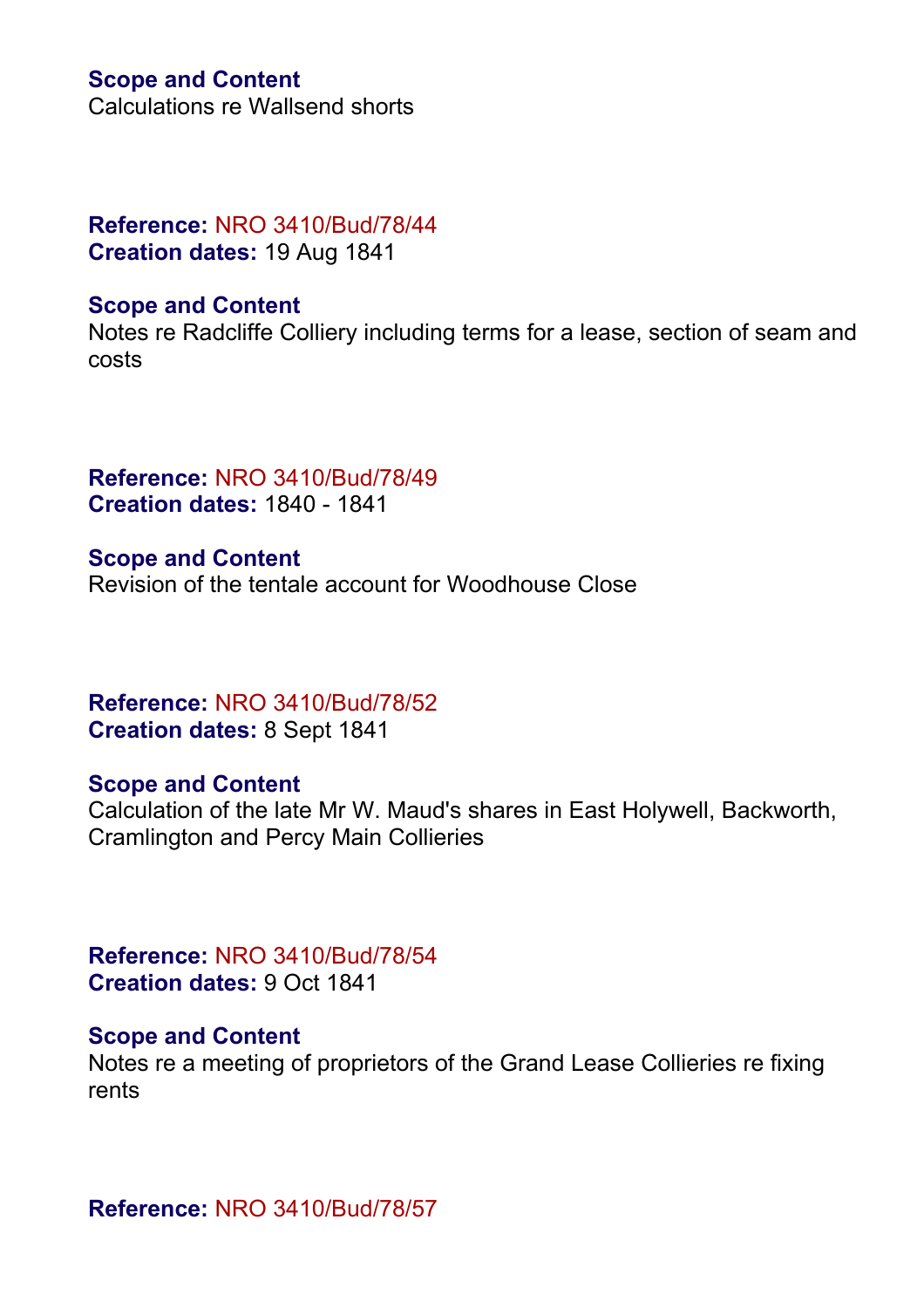**Creation dates:** nd

**Scope and Content**

Instructions re the valuation of Gordon and Evenwood Collieries

**Reference:** NRO 3410/Bud/78/63 **Creation dates:** 1836 - 1840

**Scope and Content** Calculations re Mr Sheppardson's rents for South Hetton Colliery

**Reference:** NRO 3410/Bud/78/87 **Creation dates:** nd

**Scope and Content** Calculations re Percy Main Colliery

**Reference:** NRO 3410/Bud/78/92 **Creation dates:** 1841

**Scope and Content** Calculations re Byker Colliery rent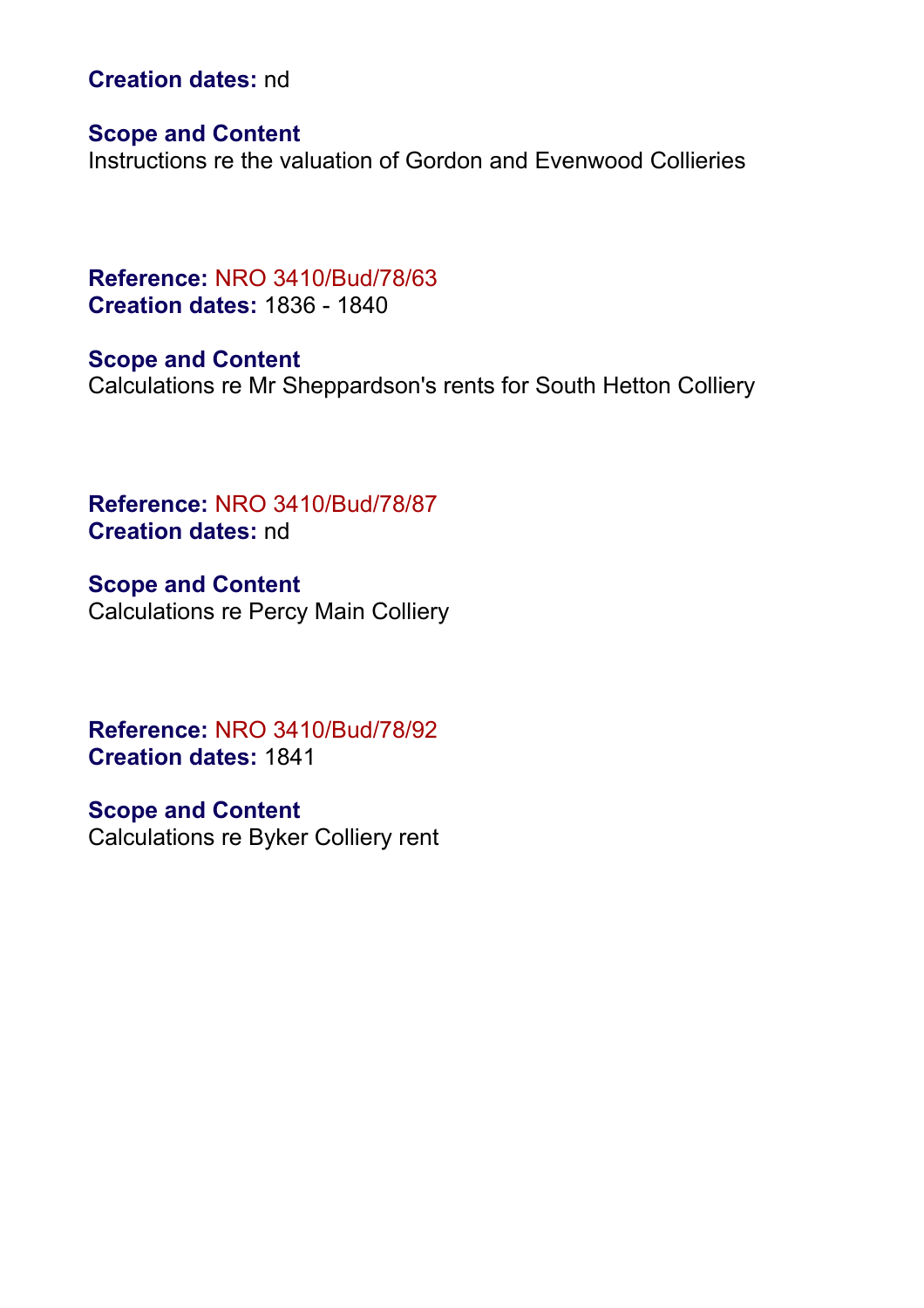Colliery Note Book

**Creation dates:** 1840 - 1843.

**Extent and Form:** 150 pp

**Physical characteristics:** Paper backed notebook, 27 x 20cm, entitled Scrap Book on front, index at back

#### **Scope and Content**

Pages 51-55 and 110-119 missing. Volume containing rough notes and calculations of John Buddle 1840 - 1843

**Related Material** Stray scrap book, 1841 see ZMD/81.

**Reference:** NRO 3410/Bud/79/1 **Creation dates:** 26 Sept 1840

## **Scope and Content**

Statement of working costs at Short Wood Colliery

**Reference:** NRO 3410/Bud/79/2 **Creation dates:** 1840

#### **Scope and Content**

Estimate of the cost of winning Parkfield Colliery

## **Reference:** NRO 3410/Bud/79/11 **Creation dates:** [1840]

#### **Scope and Content**

Valuation of Shortwood and Parkfield Collieries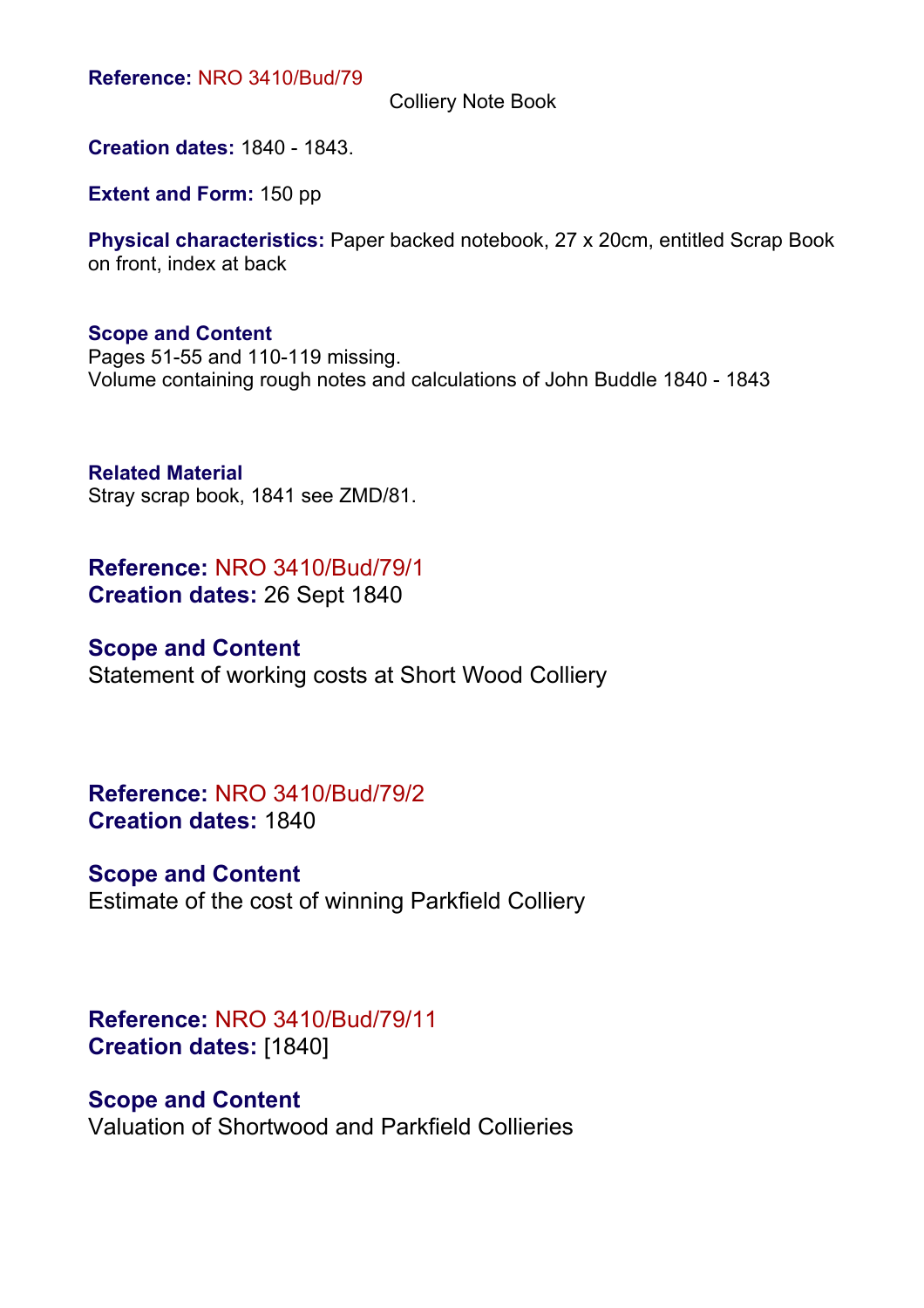**Reference:** NRO 3410/Bud/79/13 **Creation dates:** 9 Oct 1840

#### **Scope and Content**

Notes re Malin's Lee and Stirch Lee Collieries belonging to Mr Cheney

**Reference:** NRO 3410/Bud/79/16 **Creation dates:** 20 Oct 1840

**Scope and Content** Valuation of Mr Plumley's interest in Short Wood Royalty

**Reference:** NRO 3410/Bud/79/19 **Creation dates:** 2 Nov 1840

**Scope and Content** Notes re the calculation of the fine for the renewal of the Cassop Colliery lease

**Reference:** NRO 3410/Bud/79/22 **Creation dates:** 30 Nov 1840

## **Scope and Content**

Estimate of the duration of Short Wood and Parkfield Collieries

**Reference:** NRO 3410/Bud/79/30 **Creation dates:** 22 Dec 1840

#### **Scope and Content**

Notes from a meeting with Mr Wood re the valuation of Cramlington **Colliery**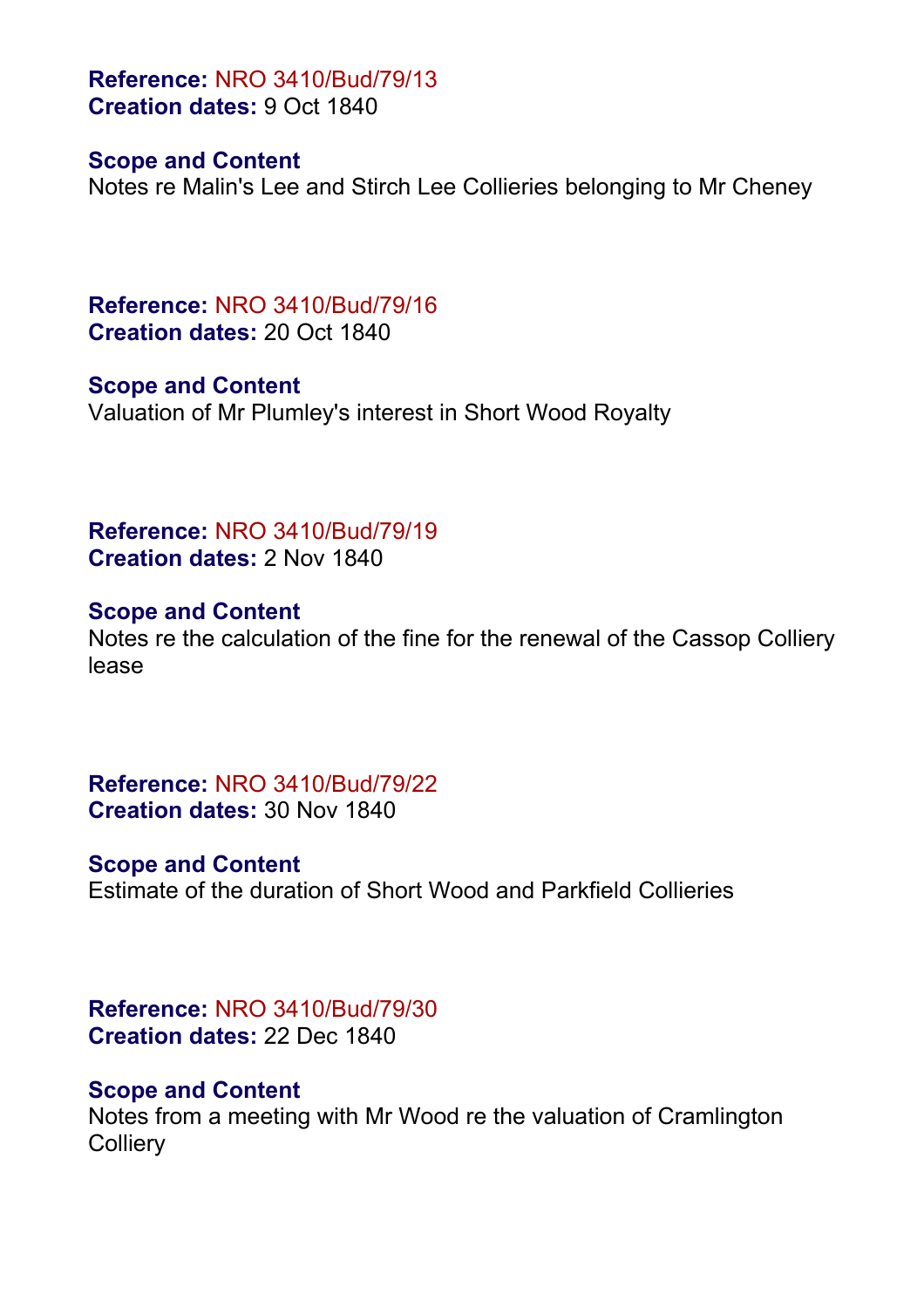**Reference:** NRO 3410/Bud/79/31 **Creation dates:** 31 Aug 1840

**Scope and Content**

Valuation of Fawdon Colliery by Thomas Forster

**Reference:** NRO 3410/Bud/79/35 **Creation dates:** 13 Jan 1841

**Scope and Content** Valuation of Cramlington Colliery

**Reference:** NRO 3410/Bud/79/44 **Creation dates:** nd

**Scope and Content** Notes and valuations of Seaton Delaval Colliery

**Reference:** NRO 3410/Bud/79/50 **Creation dates:** 12 Feb 1841

**Scope and Content** Notes re wayleaves at Cramlington Colliery

**Reference:** NRO 3410/Bud/79/56 **Creation dates:** 20 Feb 1840

**Scope and Content**

Valuation of Cramlington Colliery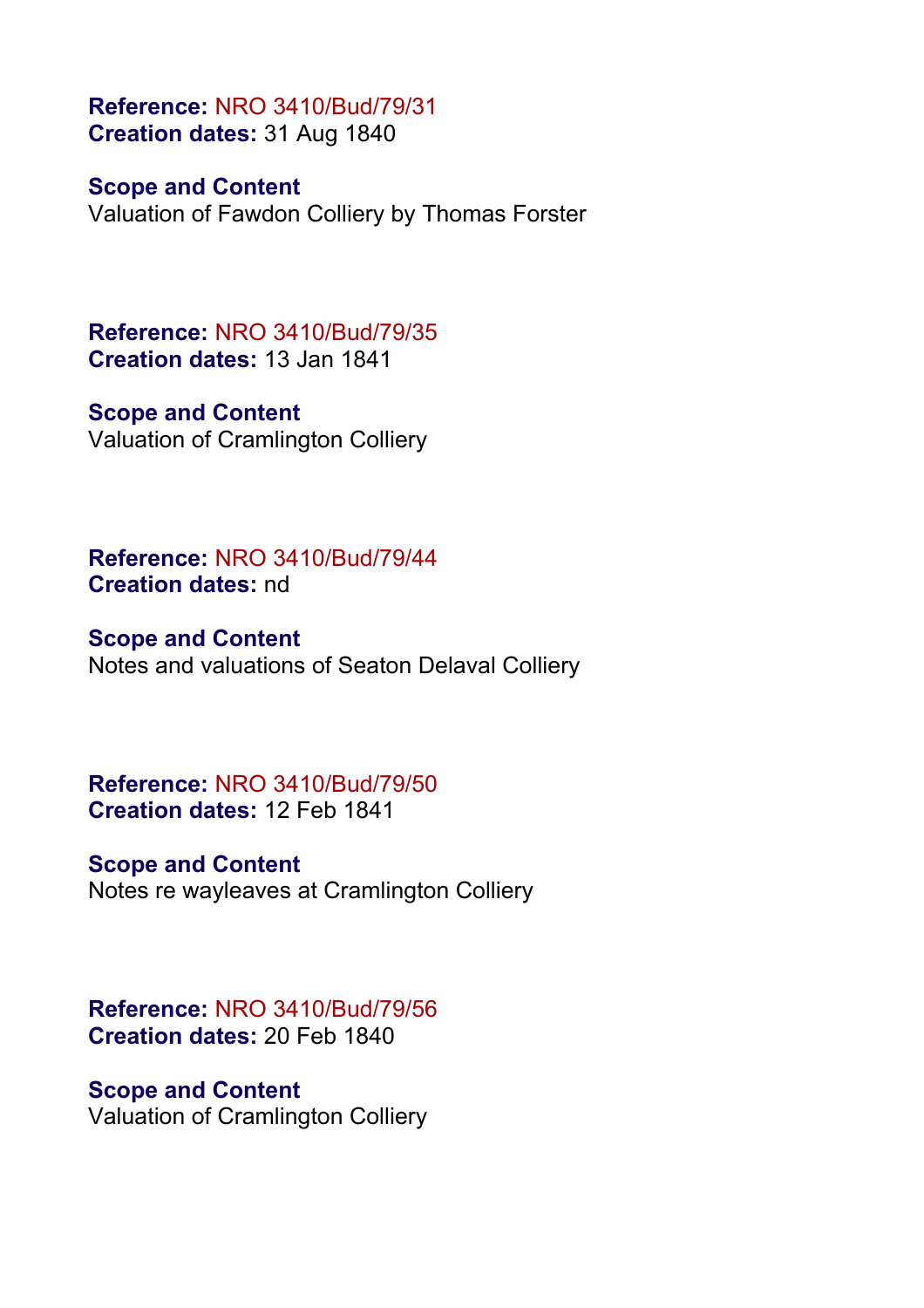**Reference:** NRO 3410/Bud/79/58 **Creation dates:** 29 March 1841

#### **Scope and Content**

Calculations re the coal available in the Hutton Seam Pillars, Hare Law Pit, Lanchester Common Colliery

**Reference:** NRO 3410/Bud/79/59 **Creation dates:** 11 April 1841

#### **Scope and Content**

Notes re a meeting with William Armstrong re Mr Blanchards leases

**Reference:** NRO 3410/Bud/79/63 **Creation dates:** 12 April 1841

#### **Scope and Content**

Estimates of the fines and tentales payable on Messrs Clark and Taylor's renewal of the Shotton and Errington coal leases

**Reference:** NRO 3410/Bud/79/64 **Creation dates:** 13 April 1841

#### **Scope and Content**

Calculations by Hugh Taylor re the renewal of the Errington and Shotton leases

**Reference:** NRO 3410/Bud/79/66 **Creation dates:** 19 April 1841

## **Scope and Content**

Notes re a meeting at Birmingham with Mr Cheney re Malins Lee and Stirch Lee Collieries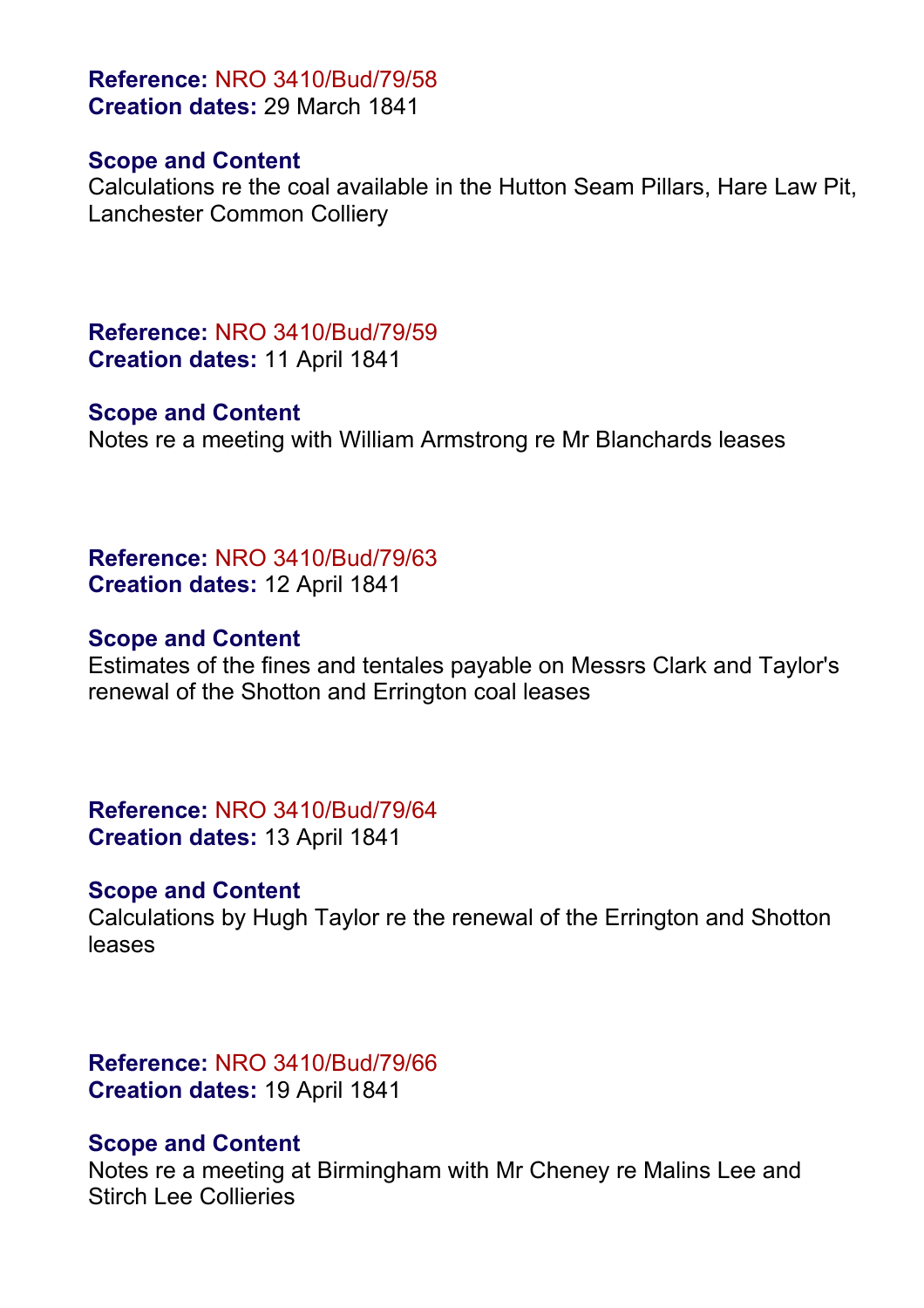#### **Reference:** NRO 3410/Bud/79/73 **Creation dates:** 24 April 1841

### **Scope and Content**

Notes re the dispute between the Marquis of Lothian and the Duke of Buccleugh re Dalkeith Colliery

**Reference:** NRO 3410/Bud/79/76 **Creation dates:** 20 May 1841

**Scope and Content**

Valuation of Tanfield Moor Colliery

**Reference:** NRO 3410/Bud/79/78 **Creation dates:** 3 June 1841

## **Scope and Content**

Notes re the Rainton Colliery lease

**Reference:** NRO 3410/Bud/79/80 **Creation dates:** 20 June 1841

**Scope and Content** Valuation of Sir George Shee's interest in Haswell Colliery

**Reference:** NRO 3410/Bud/79/85 **Creation dates:** 19 Aug 1841

## **Scope and Content**

Notes re Warkworth Harbour and Radcliffe Colliery, including extracts from the Warkworth Harbour Act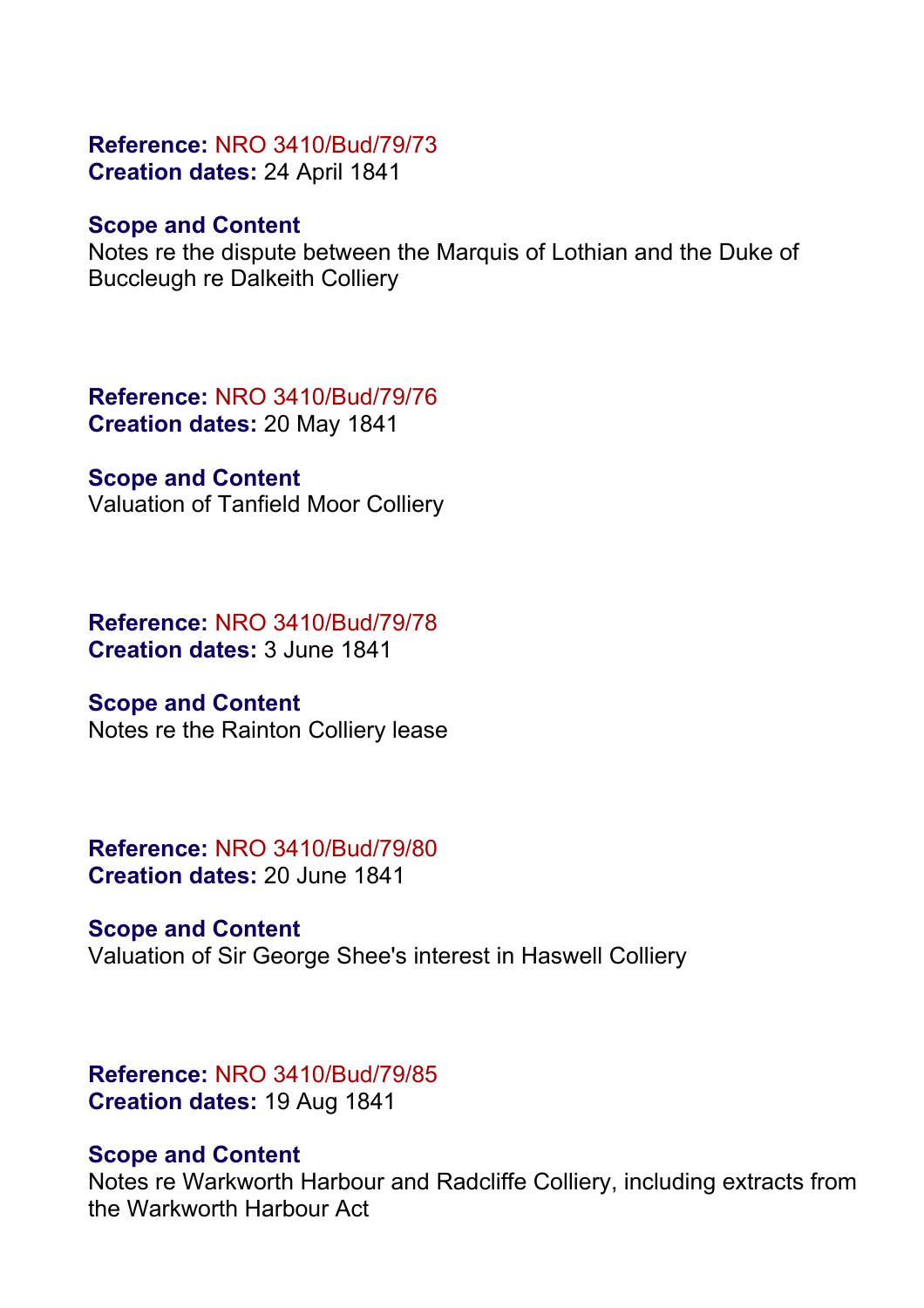#### **Reference:** NRO 3410/Bud/79/99 **Creation dates:** 12 Sept 1841

### **Scope and Content**

Notes re the valuation of Tanfield Moor Colliery

**Reference:** NRO 3410/Bud/79/102

## **Scope and Content**

Continuation of NRO 3410/Bud/79/73

**Reference:** NRO 3410/Bud/79/105 **Creation dates:** 2 Nov 1841

## **Scope and Content**

Calculations re Tanfield Moor Colliery

**Reference:** NRO 3410/Bud/79/106 **Creation dates:** 18 Dec 1841

**Scope and Content** Notes re royalties paid on coal in Scotland

## **Reference:** NRO 3410/Bud/79/107 **Creation dates:** 25 Jan 1842

**Scope and Content** Valuation of the Countess of Durham's Collieries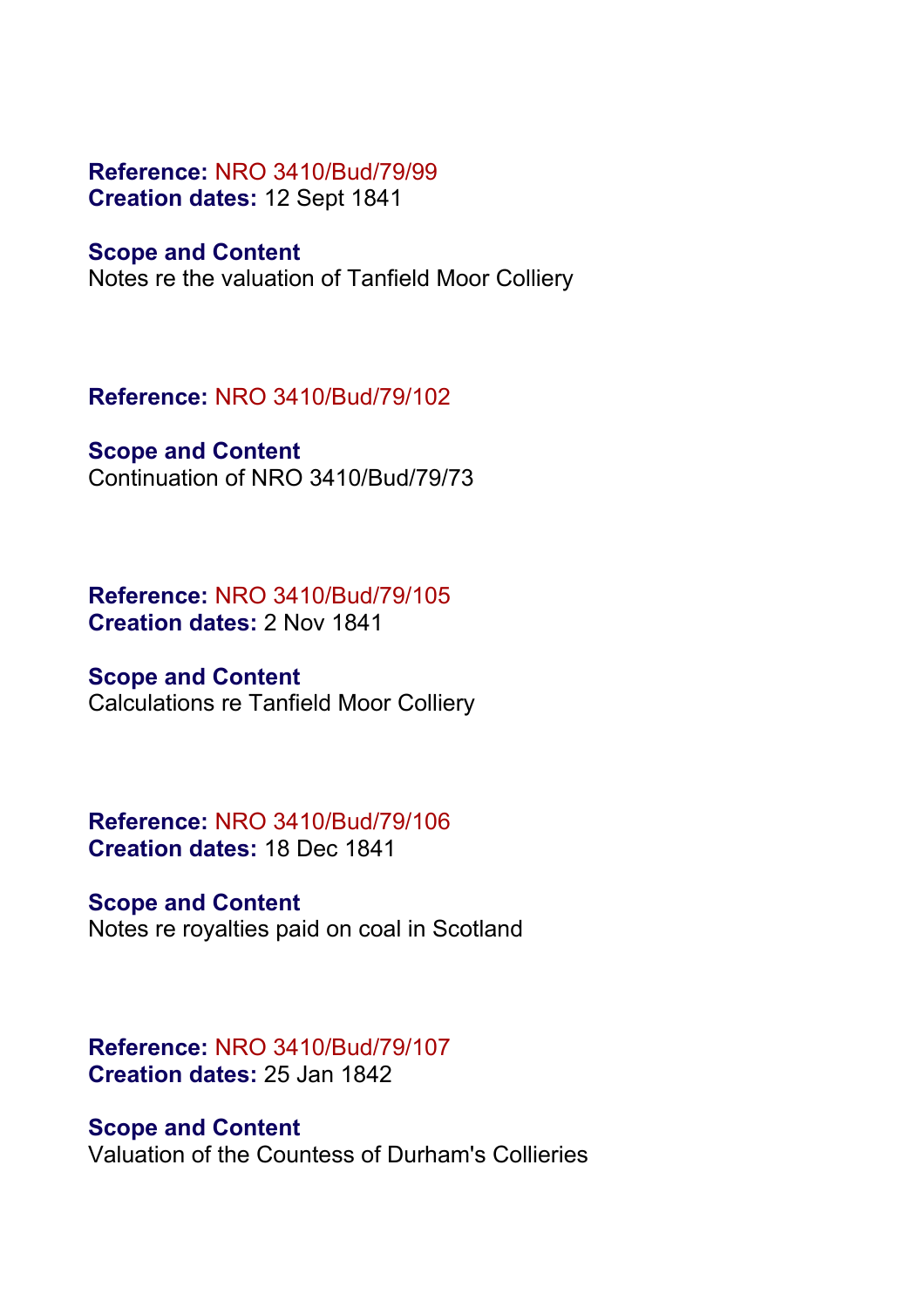**Reference:** NRO 3410/Bud/79/109 **Creation dates:** 7 April 1842

**Scope and Content**

Notes re Butterknowle and Copley Collieries

**Reference:** NRO 3410/Bud/79/120 **Creation dates:** 1842

**Scope and Content** Notes re Backworth Colliery

**Reference:** NRO 3410/Bud/79/121 **Creation dates:** 19 April 1842

**Scope and Content** Valuation of North Hetton Colliery

**Reference:** NRO 3410/Bud/79/124 **Creation dates:** 21 June 1842

**Scope and Content**

Estimate of the lessors interest in Charlaw Colliery

**Reference:** NRO 3410/Bud/79/125 **Creation dates:** 27 June 1842

## **Scope and Content**

Proposals for the sale of part of Lanchester Common to John Richardson by the Pontop and South Shields Railway Co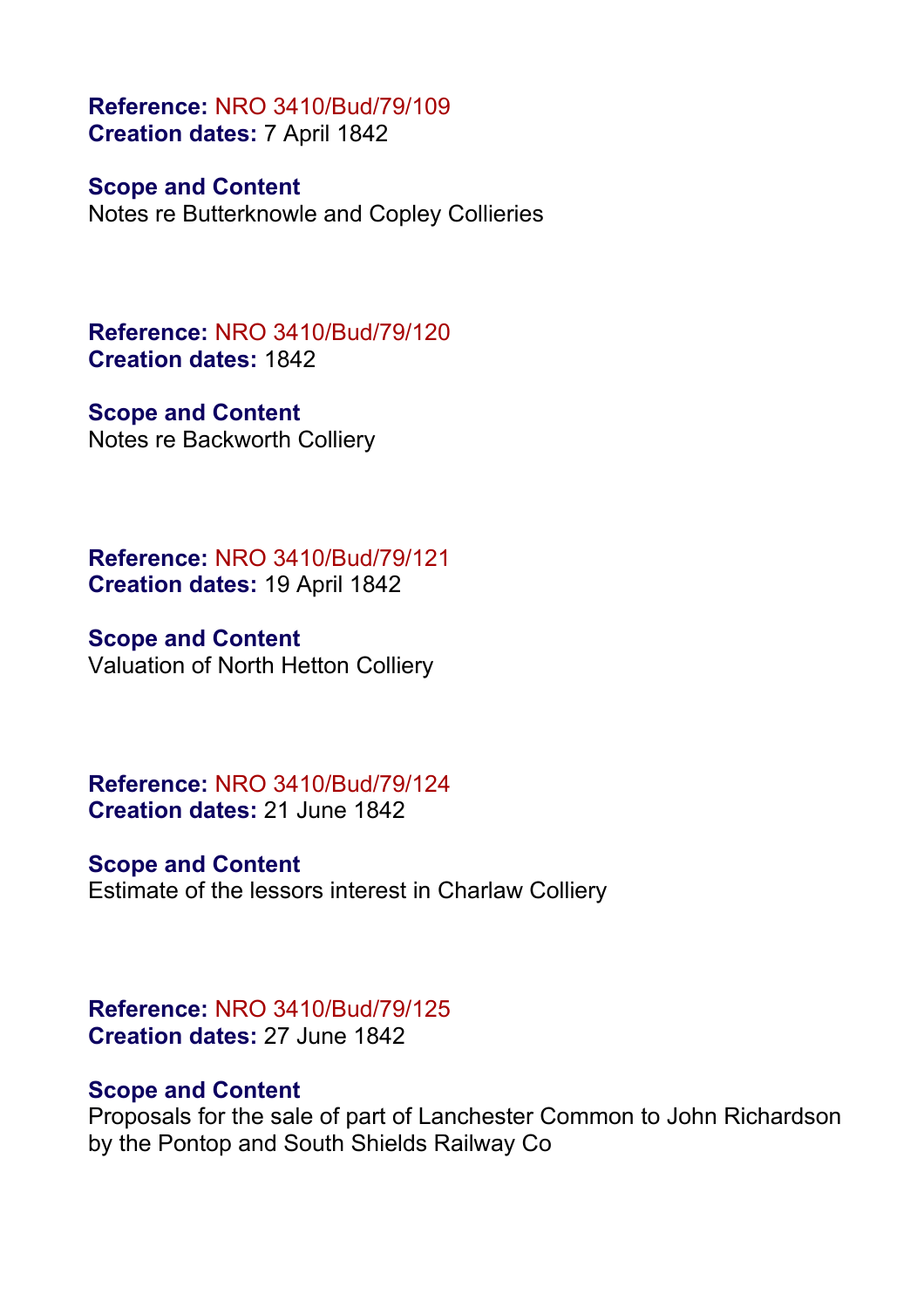## **Reference:** NRO 3410/Bud/79/131 **Creation dates:** 29 Aug 1842

## **Scope and Content**

Notes re Mr Witham's case re Dyke House, Hutton Henry, Hardwick, Hunworth and Coal Hill Estates

**Reference:** NRO 3410/Bud/79/148 **Creation dates:** 16 Aug 1843

#### **Scope and Content**

Estimate by Thomas Taylor of the value of Mr Waldies shares in collieries

**Reference:** NRO 3410/Bud/79/149 **Creation dates:** 8 Sept 1843

#### **Scope and Content**

Notes re costs of installing frame dams at Percy Main

**Reference:** NRO 3410/Bud/79/150 **Creation dates:** 1842

## **Scope and Content**

Statement of the proportions of different coal imported into London in 1842, (incomplete).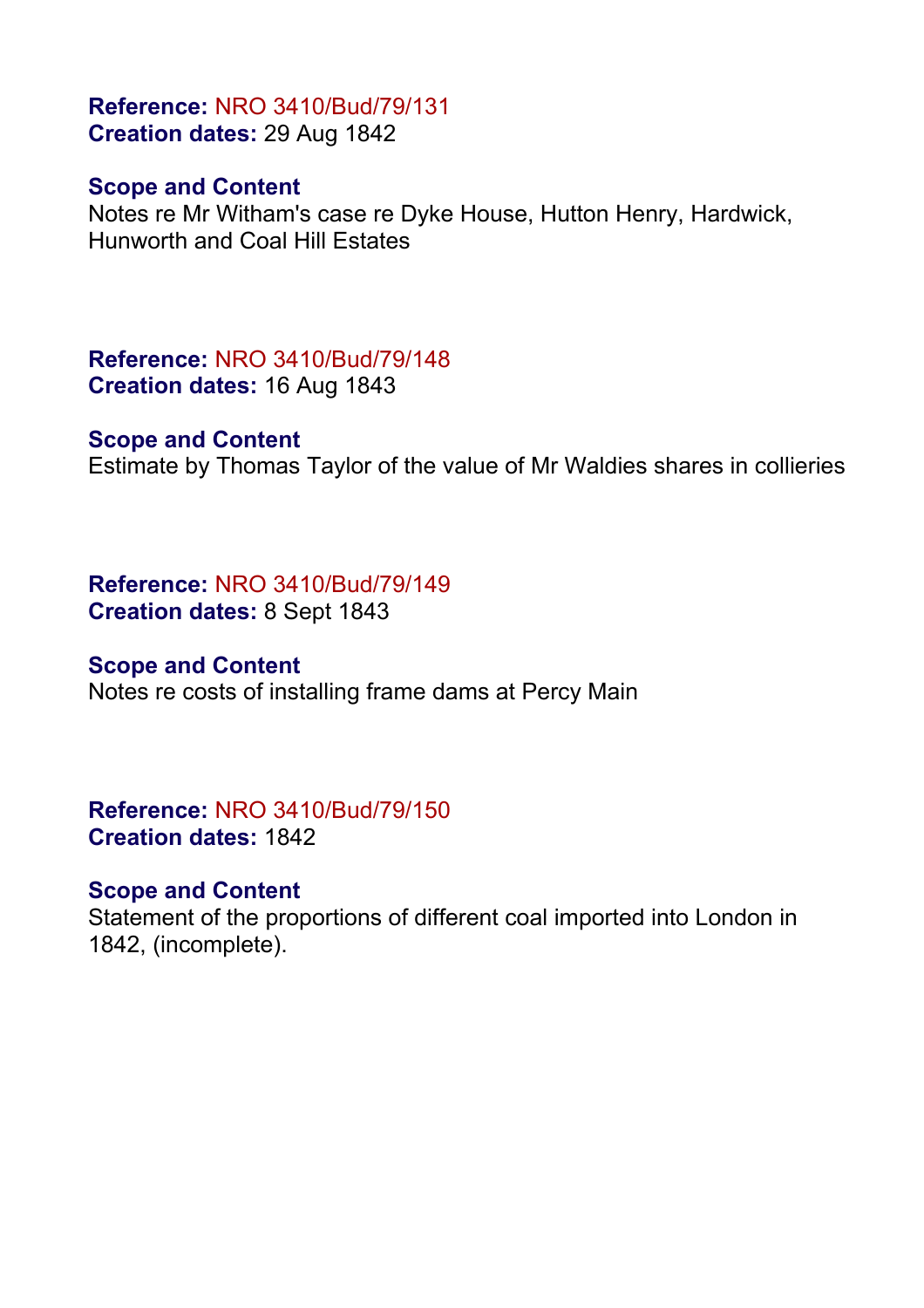Note Book

**Creation dates:** 1792 - 1795

#### **Scope and Content**

Notebook containing cash accounts for and lists of inns visited on journeys to London, Carlisle and Scotland, 2 May 1792 - 15 Nov 1795 and notes re Byer Burnfoot Colliery, n.d.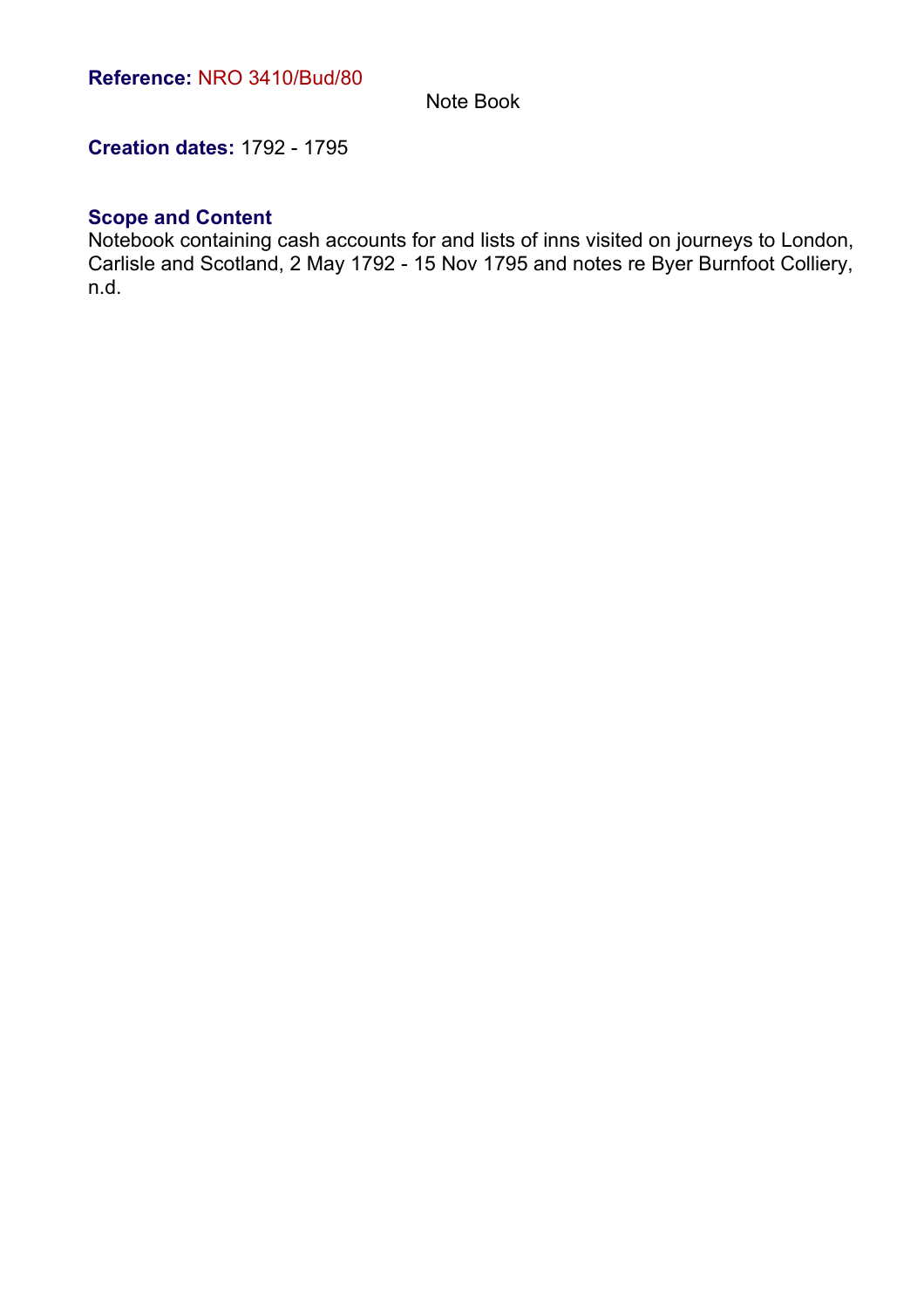Rough Note Books

**Creation dates:** 1805 - 1814

**Extent and Form:** 3 NOTEBOOKS

**Physical characteristics:** Paper backed notebooks, 15 x 9cm.

#### **Scope and Content**

3 notebooks, mainly blank pages but containing brief notes as follows, [? John Watson].

**Reference:** NRO 3410/Bud/81/1 **Creation dates:** Dec 1805 **Extent and Form:** 8 pp

**Scope and Content** Thornton Bog and Shoreswood Collieries

**Reference:** NRO 3410/Bud/81/2 **Creation dates:** 3 Oct 1814 **Extent and Form: 5 pp** 

**Scope and Content** Allerston Estate, N. Yorks

**Reference:** NRO 3410/Bud/81/3 **Creation dates:** April - June 1809 **Extent and Form:** 6 pp

**Scope and Content** Notes re Temple Main, Temple Wallsend and Chapter Main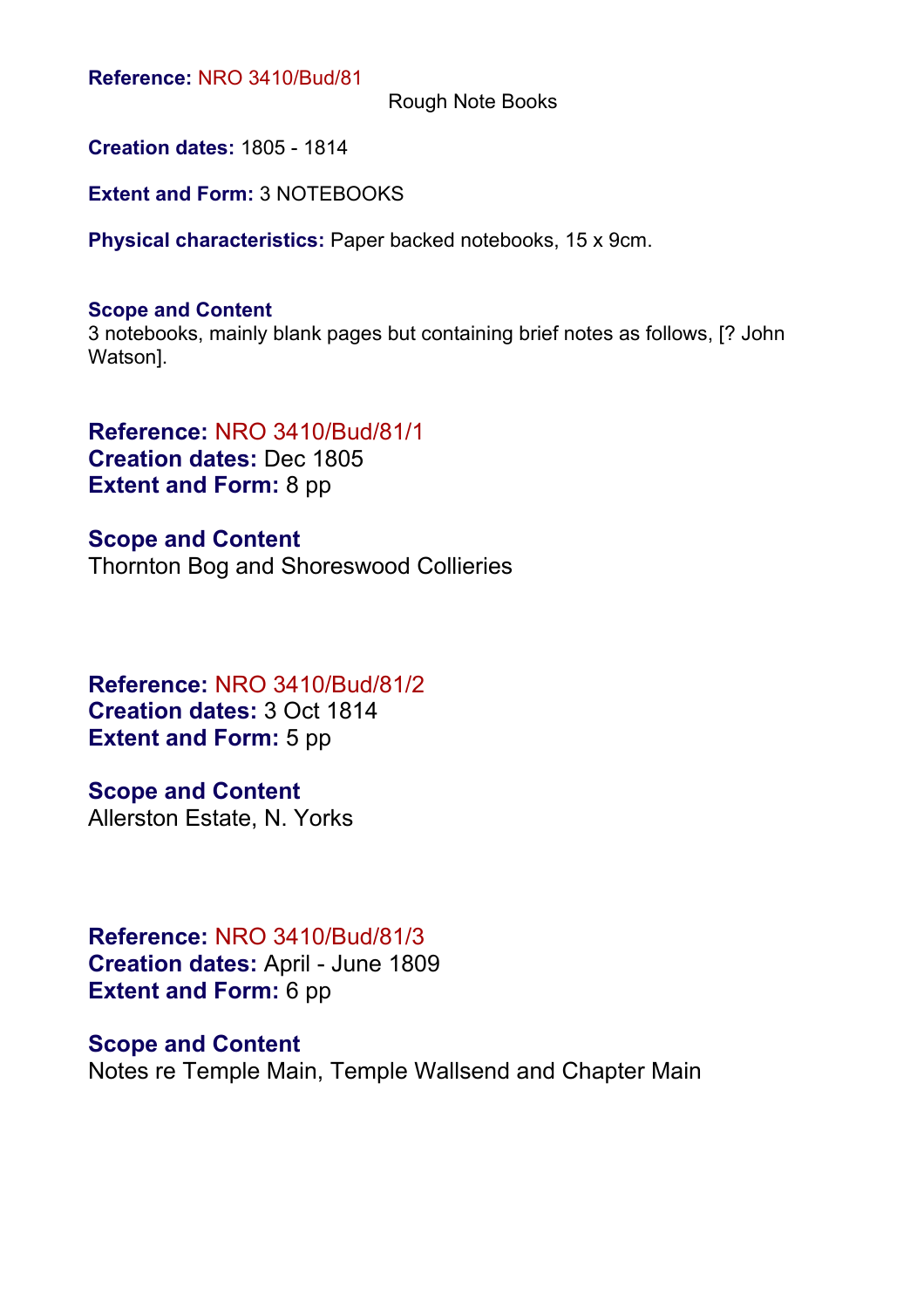Mostyn Colliery Note Books

**Creation dates:** 1820 - 1844

**Extent and Form: 3 notebooks** 

**Physical characteristics:** Leather and paper backed, 19 x 12cm.

#### **Scope and Content**

3 Notebooks containing memoranda for reports re Mostyn Colliery, North Wales, including extent of the estate, leases, available coal, details of the new winning working methods and current workings, [? of John and William Watson], 17 Oct 1820 - 1844.

**Reference:** NRO 3410/Bud/82/1 **Creation dates:** 17 Oct 1820 - 6 Oct 1821 **Extent and Form:** 49 pp

**Scope and Content** Notebook

**Reference:** NRO 3410/Bud/82/2 **Creation dates:** 4 Oct 1821 - 20 Sept 1827 **Extent and Form:** 84 pp

**Scope and Content** Notebook

**Reference:** NRO 3410/Bud/82/3 **Creation dates:** 1844 and nd **Extent and Form:** 41 pp

#### **Scope and Content**

Notebook 30 July - 1 Aug 1844, in back, boring accounts for Gallowgate and Elswick Collieries, n.d.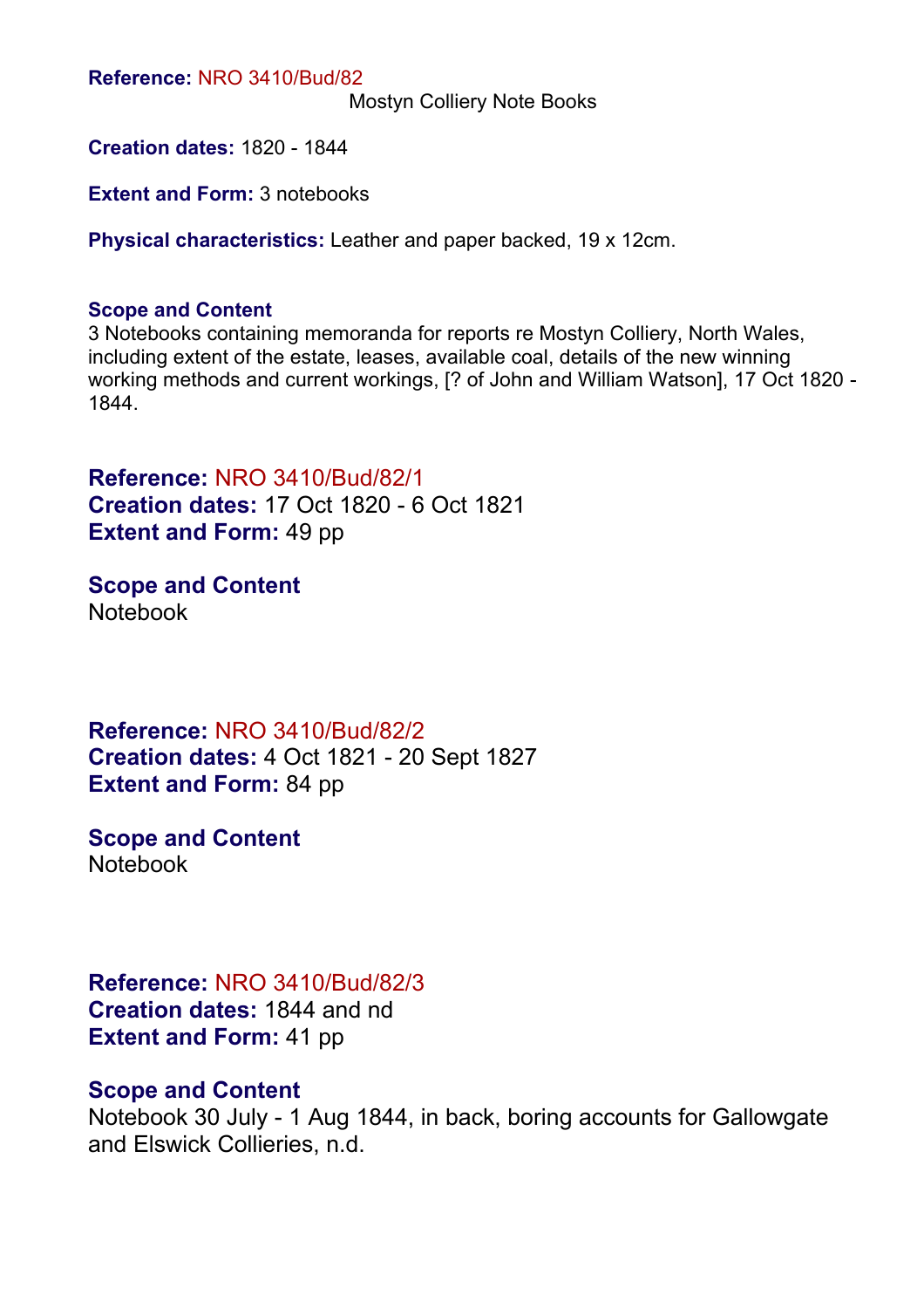St Lawrence Colliery Note Book

**Creation dates:** 1832 - 1834

**Extent and Form: 57 pp** 

**Physical characteristics:** Paper backed notebook, leather spine, 19 x 13cm, entitled Memorandum Upon Collieries etc on front and William Watson inside front cover.

#### **Scope and Content**

Notebook containing a journal of colliery visits [of William Watson]. The entries are arranged chronologically and refer mainly to current work at St. Lawrence Colliery, also including mention of Cowpen, Wideopen, Heaton, Jarrow and working costs at North Hetton, 31 May 1832 - 13 Feb 1834.